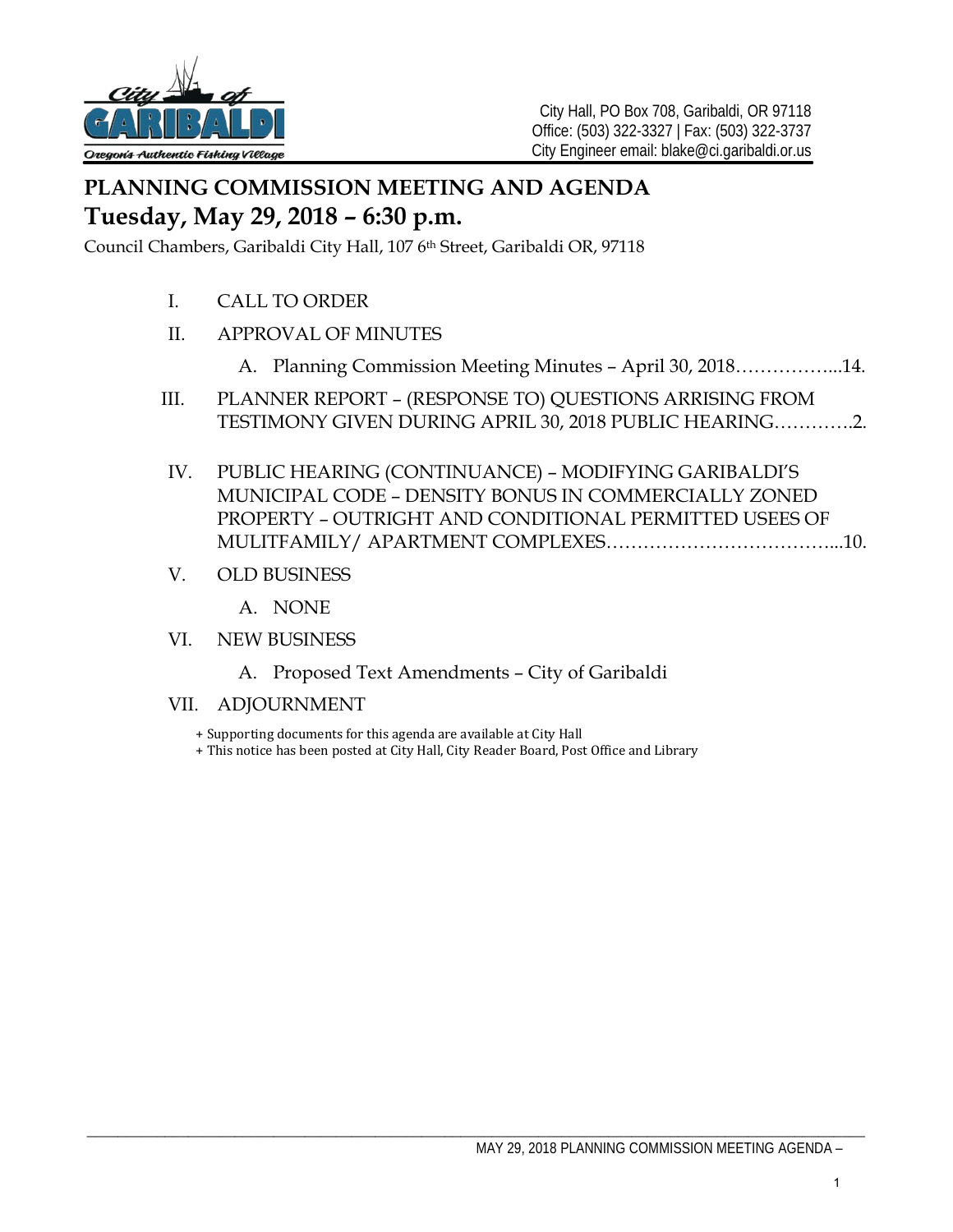

# **PLANNNER REPORT**

# **Before the Planning Commission of Garibaldi, Oregon**

The Planning Commission has been considering proposed text amendments to the City's current Zoning Code for the last five months. After several dialogues between City Administration and the Planning Commission, the item(s) of consideration:

- 1.) Multi-Family Housing as an **outright permitted use** in the C-1 (Commercial) Zone
- 2.) Multi Family Housing as a **conditional use** in the C-1 Zone with **increased density**

were placed before the Planning Commission through a public hearing at its regularly scheduled May meeting as a matter of legislative deliberation (a decision of legislative intent, or one that has the propensity to affect the majority of a jurisdiction as compared to an individual or small group of constituents).

While the merits of the amendments and the hearing should not be a matter of ongoing discussion with the City Council (the City Council acts as the final hearing board/body to a recommendation from the Planning Commission) until, and if that matter is brought before the City Council, there are several concerns/questions that were brought before the Planning Commission that the City Council should be apprised of.

1.) The validity of the jurisdiction of the Garibaldi Planning Commission to hear matters before the City regarding land use.

In the hearing a question was raised as to the jurisdictional authority of the Planning Commission to levy decisions on land use matters in the absence of a member or representative of the City Council. This is a matter that is governed through statutory, administrative, and home rule authority. In explaining the origins of the City's position on this question, there will be:

- 1.) Matters of Fact
- 2.) Professional Opinion
- 3.) Takeaway

offered in explaining the City's position on this. 1.) Statutory Authority Matter of Fact:

Oregon Revised Statutes Chapter 197 is the guiding law of the State of Oregon regarding land use. Under this Chapter

197.160 State Citizen Involvement Advisory Committee; city and county citizen advisory committees. (1) To assure widespread citizen involvement in all phases of the planning process:

(b) Each city and county governing body shall submit to the commission, on a periodic basis established by commission rule, a program for citizen involvement in preparing, adopting and amending comprehensive plans and land use regulations within the respective city and county. **Such program shall at least contain provision for a citizen advisory committee or committees broadly representative of geographic areas and of interests relating**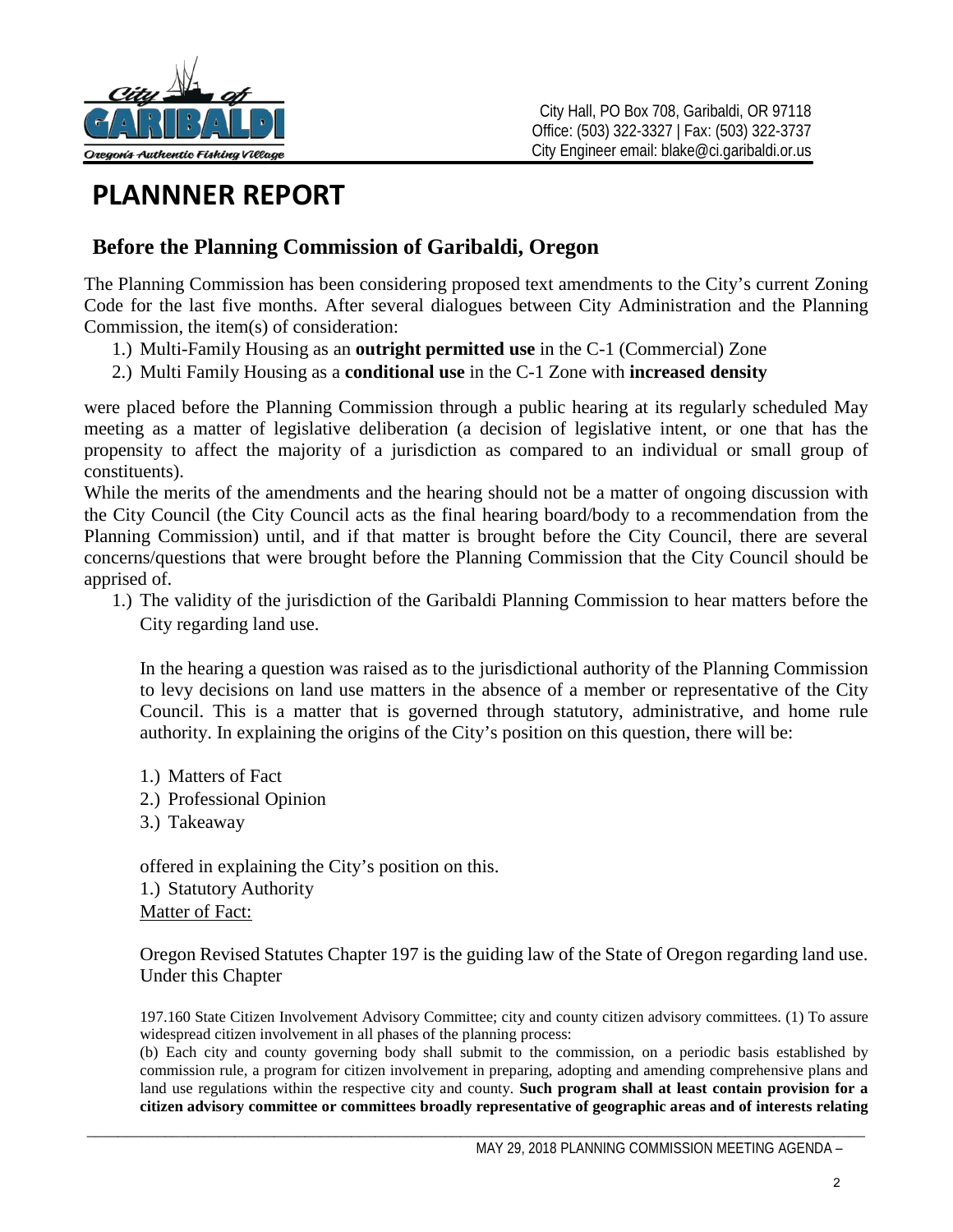

**to land uses and land use decisions.**

# Professional Opinion:

ORS 197 does not require independent jurisdictions (i.e. Cities, County's) to form and maintain a "Planning Commission" in name or title, but does require the creation of a Citizen Advisory Committee that is related to land use and land use decisions. It should be noted that a "Citizen Advisory Committee" is being referred to as a matter of guidance, not as a matter of title or formal organization. In essence, the City of Garibaldi's Planning Commission is the City's Citizen Advisory Committee for land use and land use decisions, and thus we have established the initial legitimacy of the Planning Commissions jurisdictional authority.

# **Takeaway:**

**ORS 197 requires the City to have a Citizen Committee for land use decisions. The City has created and maintains this through its Planning Commission. ORS 197 does not require this Committee to be staffed, attended, or participated in or by the governing body. This clearly displays the Garibaldi Planning Commissions jurisdiction for matters and decisions of land use within the City, without requisite involvement by the governing body (City Council).** 

2.) Administrative Authority Matter of Fact:

The Department of Land Use Conservation and Development (DLCD) is the State of Oregon's administrative department charged with the creation, employment, and application of the State's land use laws, and program.

DLCD requires that every independent jurisdiction that has land use authority comply with its nineteen Statewide Planning Goals. These are the administrative rules as derived from statute that give the City of Garibaldi clear and objective language of what must be met through its land use program for compliance with the state, holding in part:

Goal 1. (Citizen Involvement)"

"Citizen Involvement – To provide for widespread citizen involvement.

The Citizen involvement program shall involve a cross-section of affected citizens in all phases of the planning process. As a component, the program for citizen involvement shall include **an officially recognized committee** for citizen involvement (CCI) broadly representative of geographic areas and interests related to land use and land use decisions. Committee members shall be selected by an open, well-publicized process.

The committee for citizen involvement shall be responsible for **assisting the governing body** with the development of a program that promotes and enhances citizen involvement in land-use planning, assisting in the implementation of the citizen involvement program, and evaluating the process being used for citizen involvement.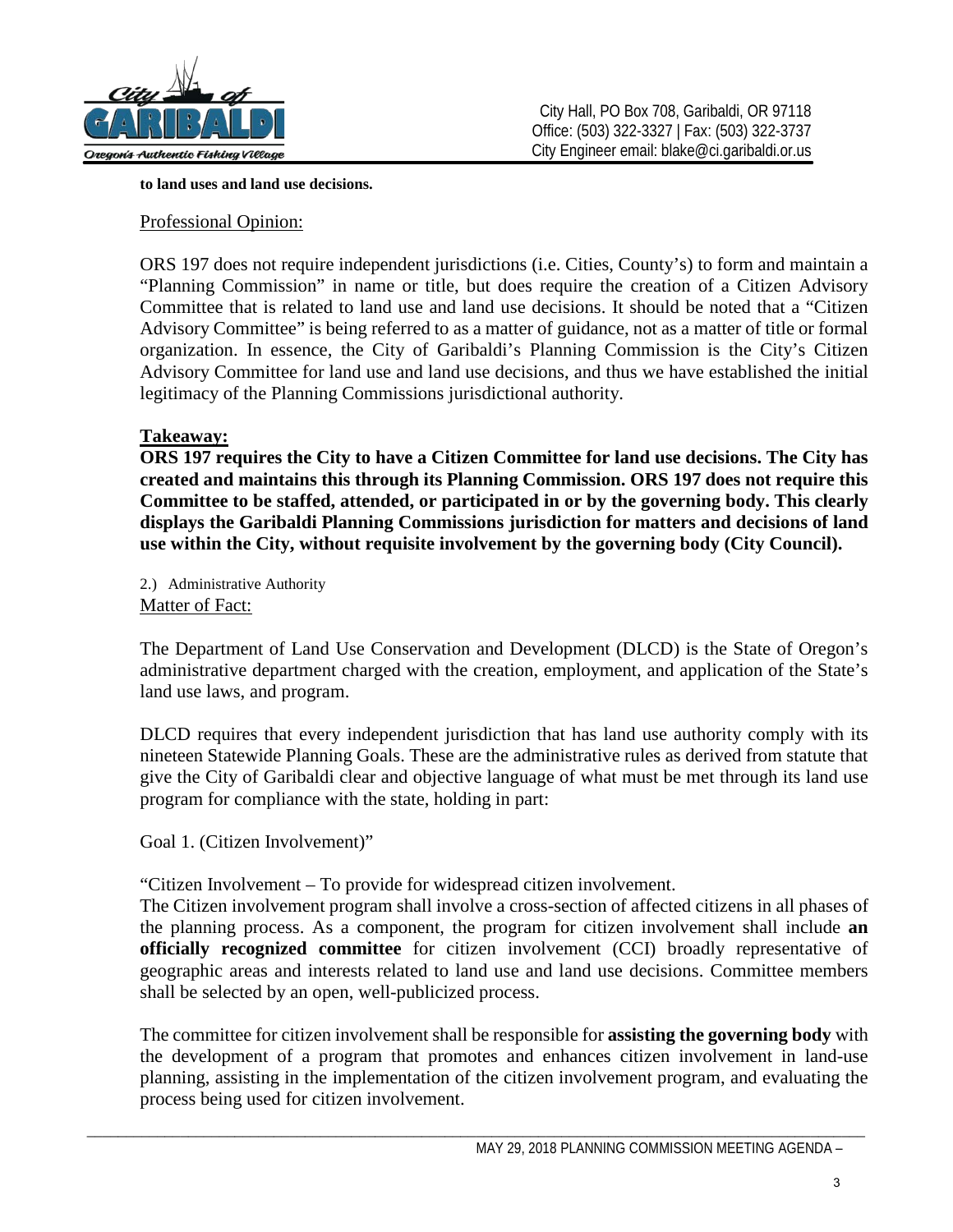

If the governing body (City Council) wishes to assume the responsibility for development as well as adoption and implementation of the citizen involvement program or to **assign such responsibilities to a planning commission**, a letter shall be submitted to the Land Conservation and Development Commission for the state Citizen Involvement Advisory Committee's review, and recommendation stating the rationale for selecting this option, as well as indicating the mechanism to be used for an evaluation of the citizen involvement programs. If the planning commission is to be used in lieu of an independent CCI, its members shall be selected by an open, well-publicized process."

# Professional Opinion:

The City of Garibaldi and its governing body (Garibaldi City Council) have met the requirements of Goal 1.of the Statewide Planning Goals with the creation of an officially recognized committee for citizen involvement. The governing body has elected to assign the responsibility to a planning commission, and nowhere within Goal 1. is it stated that the governing body is then required, or expected to assist in the administration and application of the citizen involvement program once this has taken place.

# **Takeaway:**

**The governing body of the City of Garibaldi (City Council) has elected to adhere to Goal 1. of the Oregon Statewide Planning Goals by creating an officially recognized committee for citizen involvement (CCI) – (Garibaldi Planning Commission). This is broadly representative of the geographic areas and interests related to land use and land use decisions (the jurisdictional boundaries of Garibaldi – within which members may reside in any location, and within which there may be one voting member who does not reside, but must be a property owner within City limits).** 

**Committee members shall be selected by an open, well-publicized process (the City does this by advertising for open positions in no less than four (4) locations when there are vacancies). The committee for citizen involvement shall be responsible for assisting the governing body, (which it does, and takes responsibility for the duties as assigned by the governing body. This has been exercised through the governing body's right to allot such responsibilities to a Planning Commission).** 

# 3.) Ordinance Authority

# Matter of Fact:

Garibaldi City Code Chapter 2.20 Planning Commission

Section 2.20.010: "**A planning commission for the city of Garibaldi, Oregon, is hereby created** and is hereafter referred to as "the commission." The commission shall consist of five members who shall be known as "commissioners" and **who shall be appointed by and serve at the pleasure of the city council…."**

Section 2.20.050: "The city council shall select one commissioner to serve as chairman of the commission and the chairman shall hold office during the pleasure of the city council. **The city recorder shall serve as the secretary to the commission unless otherwise appointed by the council. The secretary shall keep an accurate record of all commission proceedings, and include a copy of the commission's draft minutes in the city council's regular**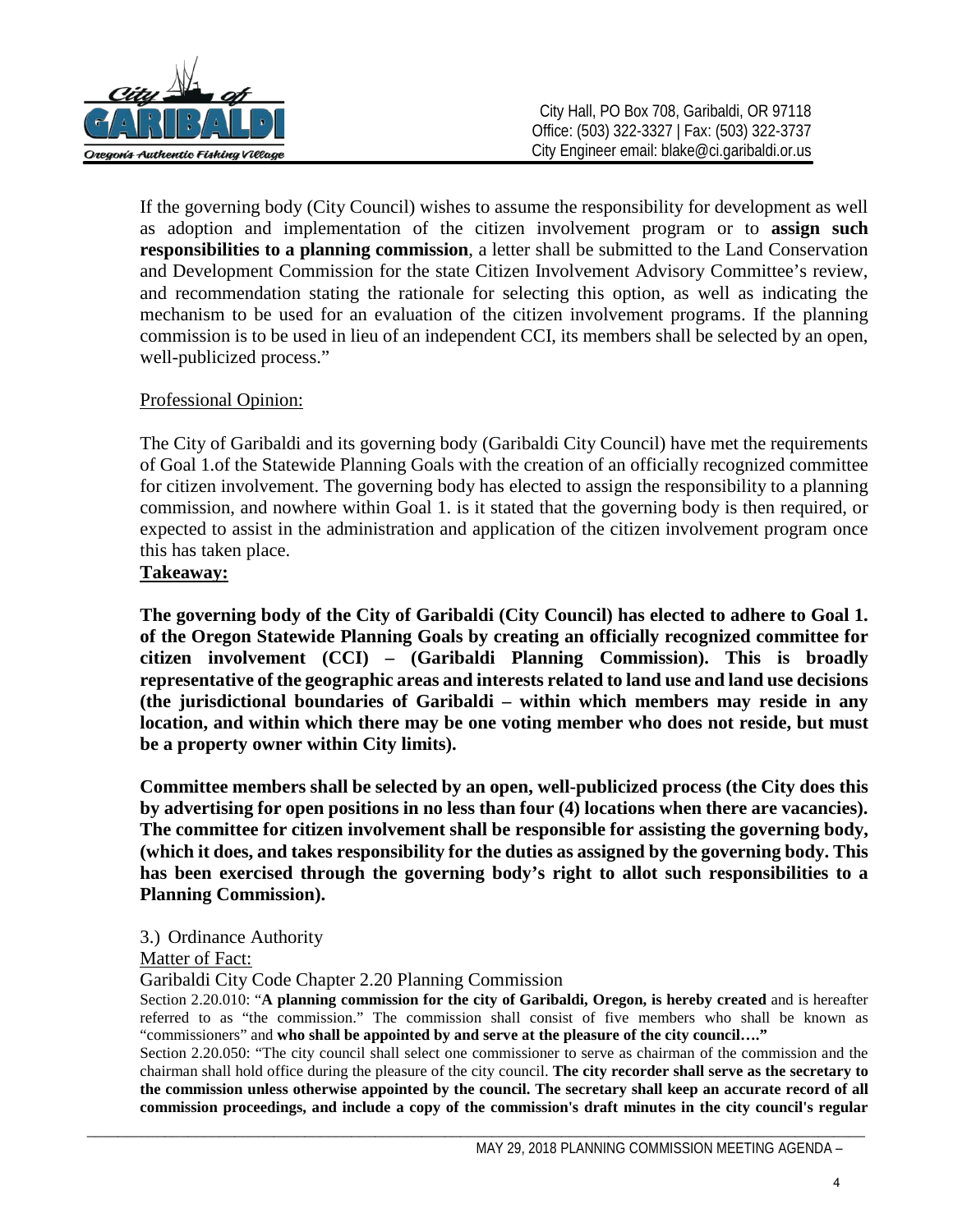

**meeting packets unless otherwise instructed by counsel."**  Garibaldi City Code Chapter 2.05 City Council Section 2.05.050:

A. Code of Ethics – "Councilors shall conduct themselves so as to bring credit upon the city as a whole, and to set an example of good ethical conduct for all citizens of the community. **Councilors should constantly bear in mind these responsibilities to the entire electorate, and refrain from actions benefiting any individual or special interest group at the expense of the city as a whole. Councilors should likewise do everything in their power to ensure the impartial application of the law to all citizens, and equal treatment of each citizen before the law,** without regard to race, national origin, gender, social situation or economic position."

Garibaldi City Code Chapter 18.210 Administrative Provisions Section 18.210.010 Application information and procedures

A. Public hearings conducted under this title shall follow the procedures and requirements of this section.

B .Procedural Entitlements. The following procedural entitlements shall be provided at the public hearings:

# 1. **An impartial review as free from potential conflicts of interest and prehearing ex- parte contact as is reasonably possible:**

# a. **No member of a hearing body shall participate in a discussion of the proposal or vote on the proposal when any of the following conditions exist:**

i. Any of the following have a direct or substantial financial interest in the proposal: the hearing body member or the member's spouse, brother, sister, child, parent, father-in-law, mother-in-law, any business in which the member is then serving or has served within the previous two years, or any business with which the member is negotiating for or has an arrangement or understanding concerning prospective partnership or employment.

ii. The member owns property within the area entitled to receive notice of the public hearing.

iii. The member has a direct private interest in the proposal.

iv. For any other valid reason, the member has determined that participation in the hearing and decision cannot be in an impartial manner.

b. Disqualifications due to a conflict of interest or personal bias may be ordered by a majority of the members present. The person who is the subject of the motion may not vote on the motions.

c**. Hearing body members shall reveal any prehearing or ex parte contacts with regard to any matter at the commencement of the first public hearing following the prehearing or ex parte contact where action will be considered or taken on the matter.** If such contacts have not impaired the member's impartiality or ability to vote on the matter, the member shall so state and shall participate in the public hearing. If the member determines that such contact has affected his impartiality or ability to vote on the matter, the member shall remove himself from the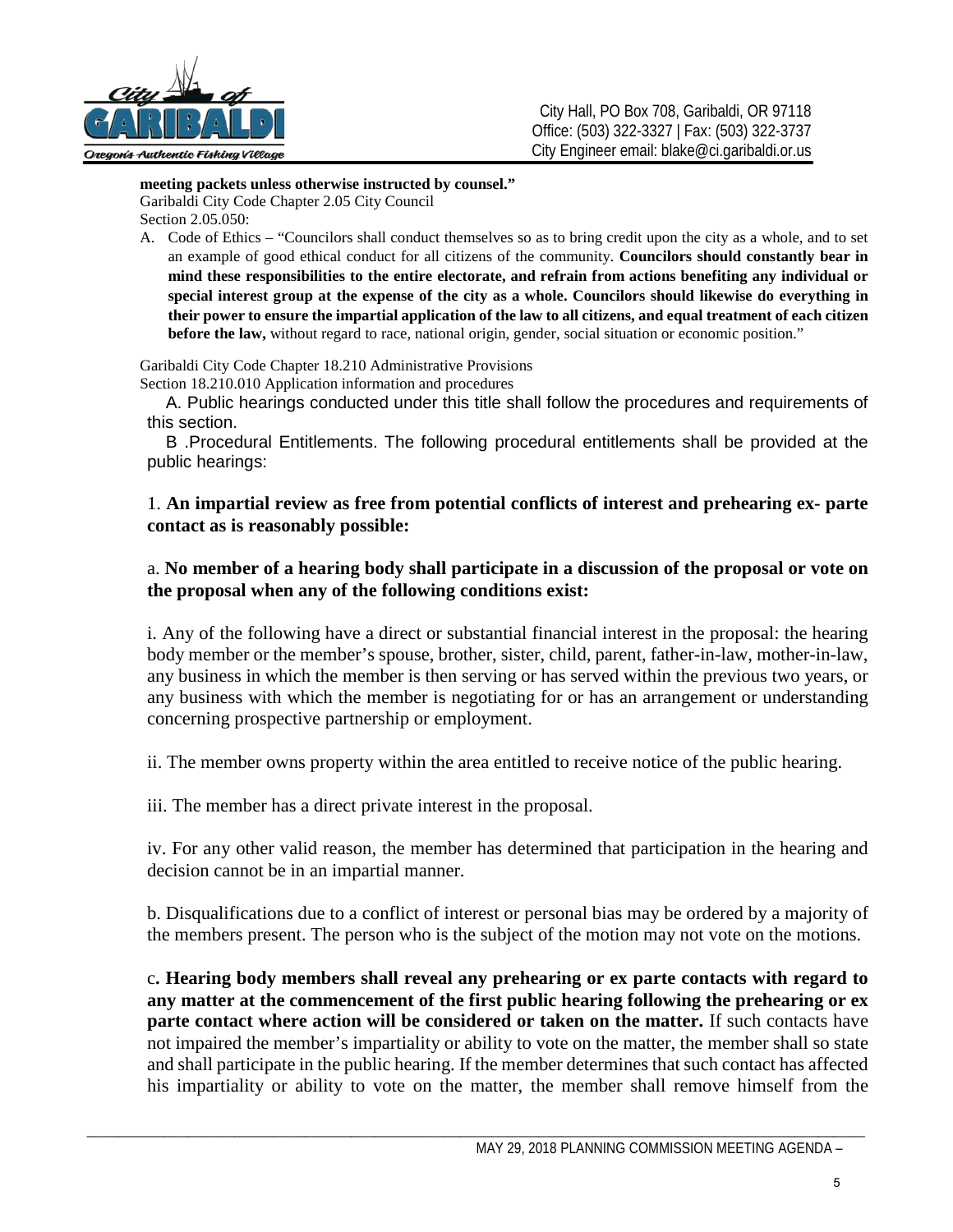

deliberations. **Disqualifications due to ex parte contact may be ordered by a majority of the members present. The person who is the subject of the motion may not vote on the motion.**

d. **A party to a hearing may challenge the qualifications of a member of the hearing body to participate in the hearing and decision regarding the matter. The challenge shall state the facts relied upon by the challenger relating to a person's bias, prejudgment, personal interest, ex parte contact or other facts from which the challenger has concluded that the member of the hearing body cannot participate in an impartial manner.** The hearing body shall deliberate and vote on such a challenge. The person who is the subject of the challenge may not vote on the motion.

# Professional Opinion:

The Garibaldi City Code, and associated/supporting Ordinances as allowed under the Garibaldi City Charter are a product of "Oregon Home Rule". As stated by the League of Oregon Cities:

"Oregon was one of the first states to become a home rule state. In 1906 the voters of Oregon adopted a constitutional amendment giving the voters in every community the authority to establish a home rule city by adopting a home rule charter. In doing so, the voters of the community are vesting all possible legal authority into its city government, which is commonly governed by an elected mayor and city council. Today, the voters in all 242 cities in Oregon have adopted home rule charters. A city charter operates much like the state constitution in setting out the system of government for that particular community. The charter sets out the form of the city government and will ordinarily apportion authorities to various officials. Once adopted, a home rule charter vests in that city the authority to do all things necessary to address matters of local concern without legislative authorization".

In furtherance, the Oregon Constitution states under Article XI. Section 2., in part:

"**Section 2. Formation of corporations; municipal charters; intoxicating liquor regulation.** Corporations may be formed under general laws, but shall not be created by the Legislative Assembly by special laws. The Legislative Assembly shall not enact, amend or repeal any charter or act of incorporation for any municipality, city or town. **The legal voters of every city and town are hereby granted power to enact and amend their municipal charter, subject to the Constitution and criminal laws of the State of Oregon…"**

**This home rule authority allows the City of Garibaldi to be an incorporated entity with the powers vested within it to enact, and amend, and or repeal its charter which in turn gives the City the power to legislate itself within the limitations as put forth by the Oregon Constitution.**

## **Takeaway:**

**As a matter of legitimacy, the City of Garibaldi is recognized as a sovereign governmental entity, with all the privileges and responsibilities of self governance, so long as they do not conflict with the state and subsequent federal Constitutions. Under this "Home Rule" authority, the City has drafted a charter, ordinances, and corresponding code which speak to the duties of, and responsibilities during:**

**1.) Planning Commission**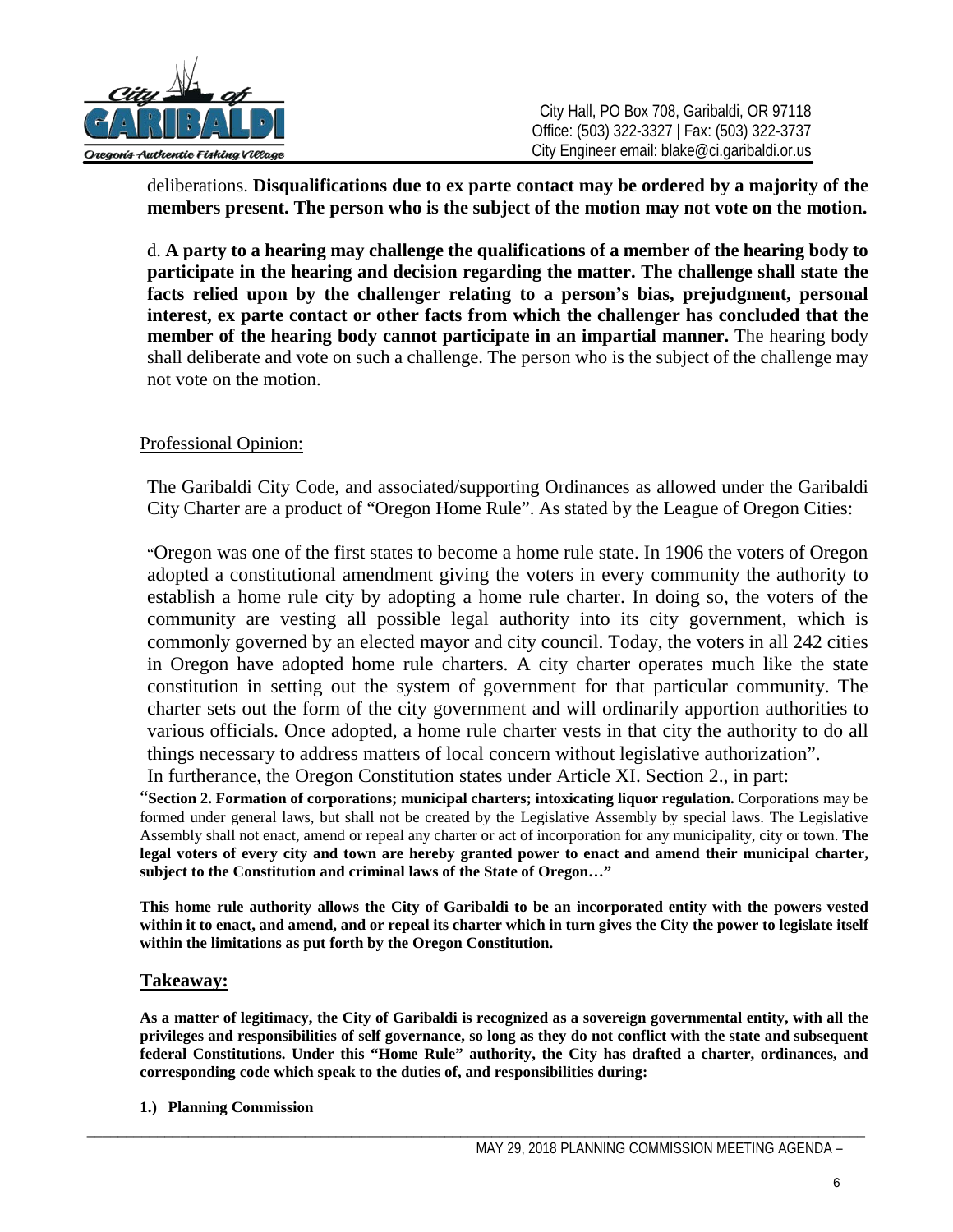

- **2.) City Council**
- **3.) Public Hearings**

**These duties as outlined in Ordinance and Code, do not prohibit nor endorse the presence of a member of the City Council within Planning Commission meetings or hearings to establish its legitimacy on matters thereof. They do state the following though:**

- **1.) It is the responsibility of the city recorder to act as the secretary to the Planning Commission, and in turn to keep an accurate record of all proceedings to be reported to the City Council. This is the initial display of the intent to keep the City Council as an independent body from participation in Planning Commission Business**
- **2.) The City Council must follow a code of ethics in which they must refrain from any actions that benefit an individual or special interest group, keeping in mind that the power vested in a Council seat are intended to serve the City "as a whole". This is followed by direction for Council members to employ all efforts in preserving impartiality to all citizens in the application of the law. This is a secondary display of intent to keep all matters before and of the Council as unmolested by outside influence. As in the matter of a Public Hearing before the Planning Commission, any attendance by a member of the City Council could be considered a compromise of this impartiality.**
- **3.) A public hearing should be as removed from any outside influence, conflict of interest, or pre-hearing discussion as possible. This includes final Council approval and appellate hearings in which the City Council is charged with reviewing Planning Commission decisions as an independent hearing body. This is the third indication of the appropriateness of maintaining independence between the Planning Commission and the City Council in matters of public decision under public hearings.**

## Synopsis:

Under State Statute, and Administrative Rules, the City of Garibaldi must provide a Citizen Involvement body for the implementation, and application of state land use laws and compliance thereto. The City of Garibaldi has complied with this mandate by exercising its right to vest these powers in a City Planning Commission.

The state laws do not dictate form or procedure as to the involvement of the Garibaldi City Council in matters concerning the Planning Commission. These decisions are left to the Home Rule Authority granted to the City of Garibaldi under the State Constitution. Under this authority, the City has drafted ordinances and code to dictate powers given both to the Planning Commission and City Council.

As in the spirit of the Federal and State Constitutions (as living documents), specificity within Garibaldi Municipal Code has been omitted where not appropriate or needed. This is done so that a governmental entity can adjust and grow with changes and challenges that cannot be anticipated at the inception of incorporation. This is not to be taken as acceptance or tolerance to practices that are not in keeping with best practices and the spirit of founding documents that inform our selfgovernance and home rule. To the contrary, language is included in the City's governing documents that show in the intent of impartiality, equal opportunity, and due process. This should be viewed as the rule and not and exception thereof, and should also inform continued practices.

As such, the jurisdictional authority and legitimacy of the Planning Commission to operate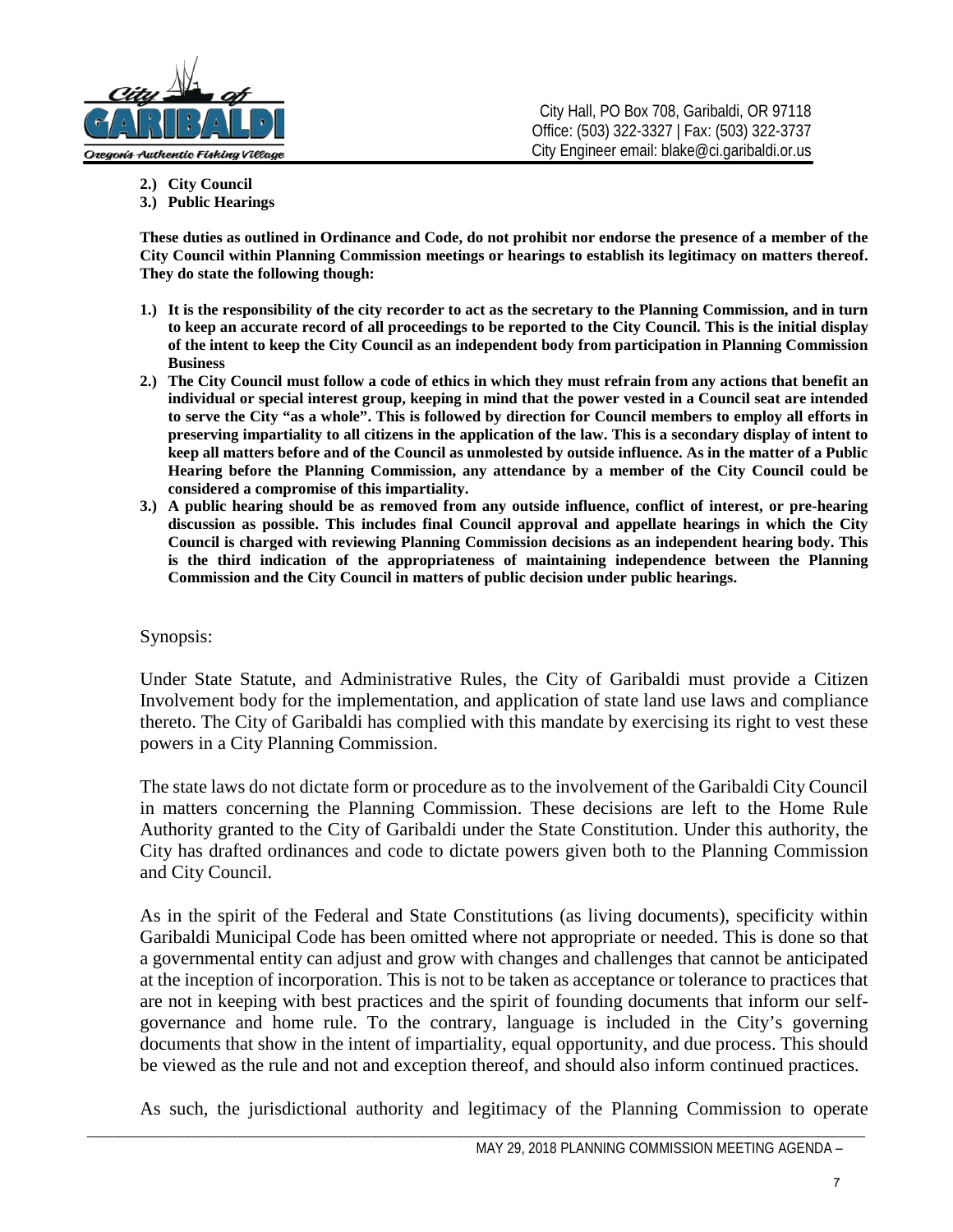

independent of City Council attendance/presence is not only consistent with overarching law, but is in keeping with best practices as stated by local, state, and Federal guidance. To do otherwise could invite increased appellate activity beyond the City's jurisdiction and potential litigation.

2.) The requirement by DLCD for the City to Comply with its request for:

During the May Planning Commission Hearing it was asked of City Staff where and how it was being required by DLCD to include amended language in its Zoning Code that permits, outright, Multi-Family Housing. It was stated by City Staff that it was responding to suggested requests from DLCD to include this as an outright permitted use. Please find below, information taken from DLCD that displays the agency's intent with respect to this matter.

a. Outright Permitted Use – Multi- Family Housing

The Oregon Department of Land Use and Conservation compels all jurisdictions within the state (holding land use authority) to comply with its statement of Statewide Land Use Planning Goals. Under Goal 10 "Housing" OAR 660-015-0000(10) the state asks that all jurisdictions (in part):

"To provide for the housing needs of the citizens of the state. Buildable lands for residential use shall be inventoried and plans shall encourage the availability of adequate numbers of needed housing units at price ranges and rent levels which are commensurate with the financial capabilities of Oregon households **and allow for flexibility of housing location, type and density."** 

In addition to this, there is further. language under Goal 10 that states:

"Guidelines

# A. Planning

1. In addition to inventories of buildable lands, housing elements of a comprehensive plan should, at a minimum, include:

(4) allowances for a variety of densities and types of residences in each community

2. Plans should be developed in a manner that insures the provision of appropriate types and amounts of land within urban growth boundaries. Such land should be necessary and suitable for housing that meets the housing needs of households of all income levels. "

These statements taken from the Oregon Administrative Rules as derived under Goal 10 display the stated intent of DLCD to provide for all housing types, and to meet all income levels within applicable jurisdictions. DLCD has indicated, informally to the City of Garibaldi that it should come into compliance with these requests by providing the following:

1.) Outright permitted Multi Family Housing (in any zone)

The City did include amendment language that offered increased density for multi-family housing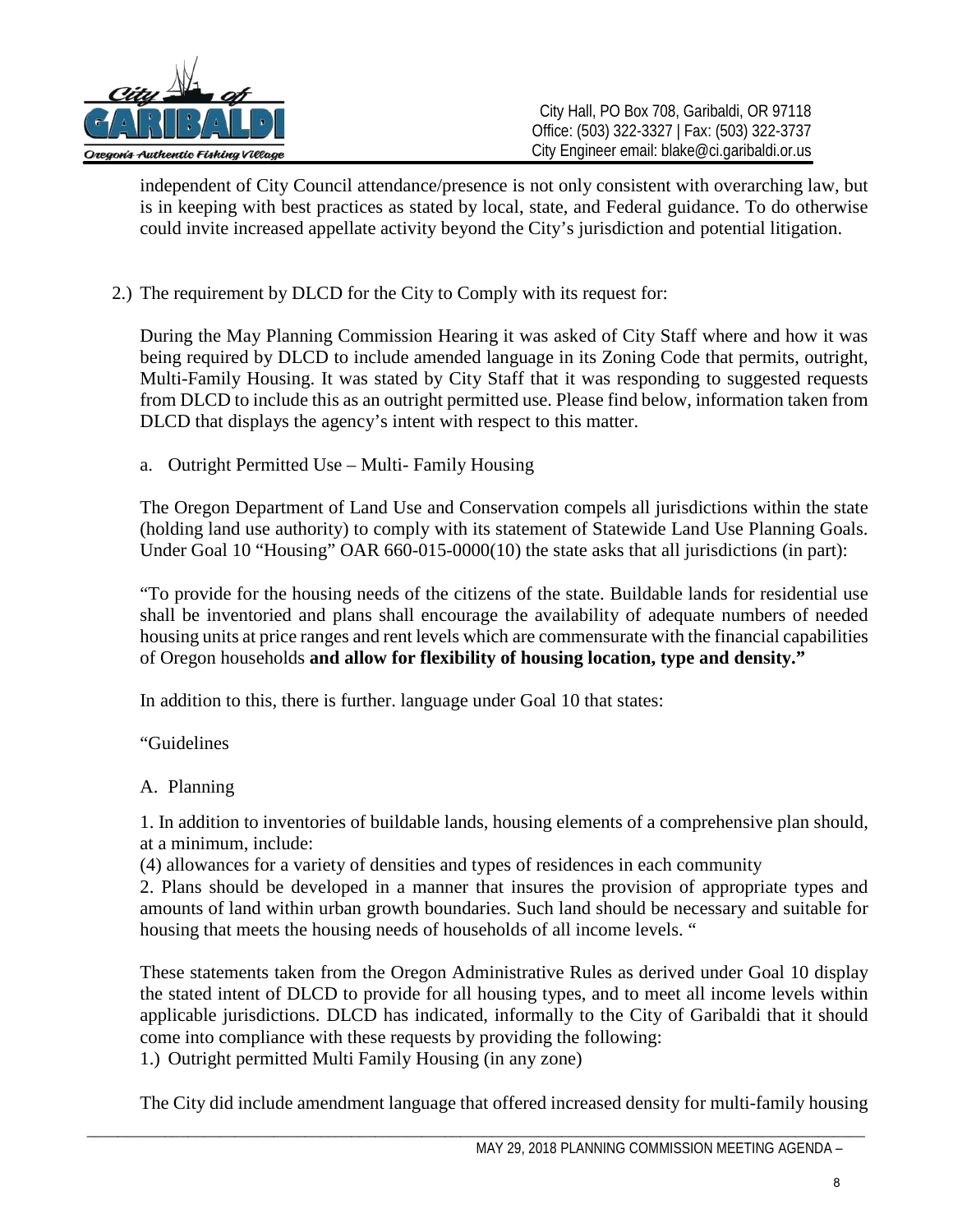

as a conditional use, but this was, and is, not part of the requirement by DLCD. As of current, DLCD has not requested this as a matter of compliance to the City of Garibaldi, but it could at a future date and time.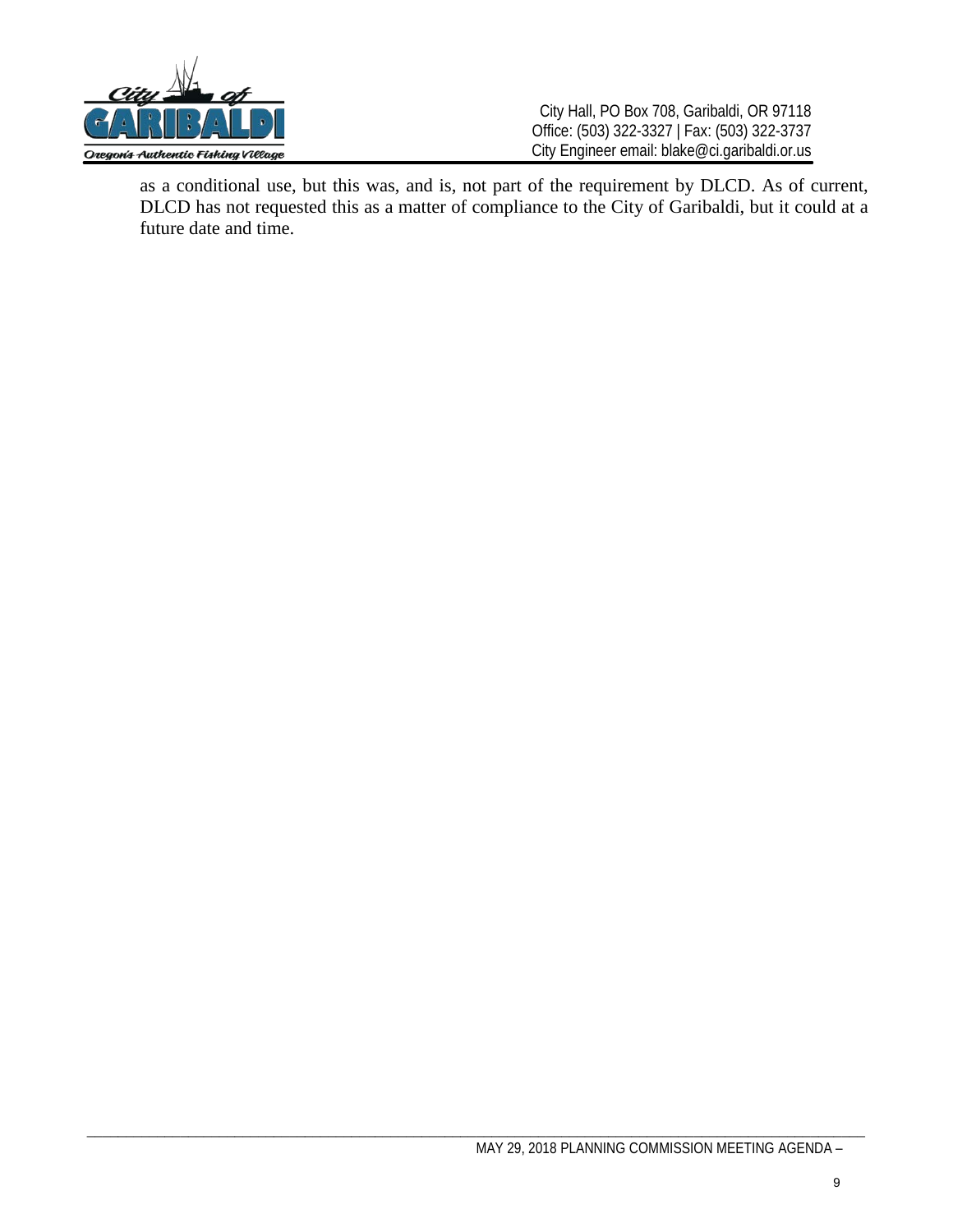

# **PLANNING COMMISSION MEETING AGENDA NOTES Tuesday, May 29, 2018 – 6:30 p.m.**

Council Chambers, Garibaldi City Hall 107 6<sup>th</sup> Street, Garibaldi OR, 97118

Within this packet you'll find the Aprils meeting minutes to be approved, and a Staff Report on modifying the Garibaldi Municipal Code (GMC) in the Commercial (C-1) zone. Here's what's in the packet:

- Regular Planning Commission Meeting Minutes April 30, 2018 ............................................. 14-19
- City Staff Report of GMC Change (Density Bonus in the C-1 Zone) ........................................20- 31

# **I. CALL TO ORDER**

Commission Chair Joe Wrabek should call the meeting to order. Please note time for the record.

- **II. Approval of the Regular Planning Commission Meeting Minutes from April 30, 2018**: I would suggest a MOTION to approve the minutes with a second to the motion and asking all in favor…opposed?
- **III. PUBLIC HEARING (CONTINUANCE) OF DENSITY BONUS IN COMMERCIAL ZONED PROPERTY – OUTRIGHT AND CONDITIONALLY PERMITTED USES OF MULTIFAMILY/APARTMENT COMPLEXES***:* The chair should start by opening the public hearing and saying following: *"This is a quasi-legislative continuance of the public hearing of the Garibaldi Planning Commission originally opened on April 30, 2018, to consider text amendments to the Garibaldi City Ordinances/Zoning Code for the inclusion of language that proposes new standards for density in the Commercial Zone with standards for outright and conditionally permitted uses of multifamily/apartment complexes.*
- **IV.** *"A copy of the staff report describing the proposed use has been available to the public since April 17, 2018, and City staff has been available for questions and comments regarding the proposed use since that time. Notice of the hearing tonight was originally provided to the public through publication in the Headlight Herald on March 28, 2017, through a mass mailing to all p.o. box holders within Garibaldi, and to all recorded property owners who reside outside of Garibaldi, and through public posting at various locations in town in conformance with the City's municipal code. Notice of this continuance was publicly posted at various locations throughout town prior to this meeting.*
- **V.** *"This continuance of hearing is an opportunity for the public to comment on the proposed text amendments. I would like to ask those present if there is any objection to the jurisdiction of this commission or any of its members? This question is specific to the authority of the Garibaldi City Planning Commission in approving or denying the proposed text amendments."* **Wait to see if there is a response. If there is, advise the person making the response that they have to address the question that was just asked. If they get off topic, cut**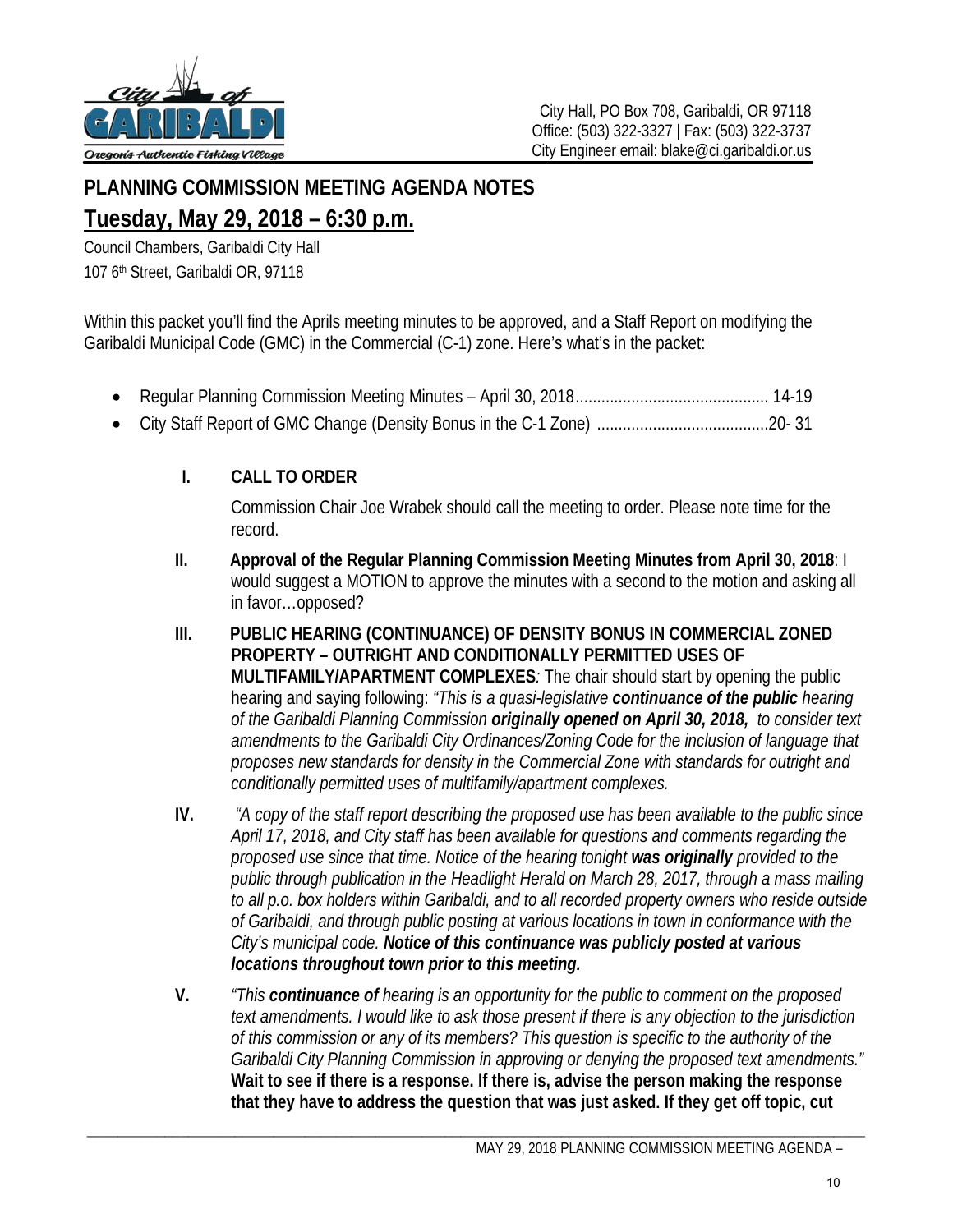

**them off, and ask the question again. There can't be any confusion about what the issue is, so just make sure that any public present understands what you're asking. If someone raises a point, staff will try and address it. The rest of these notes assume that there isn't a legitimate objection to the jurisdiction of the commission.**

- **VI.** *"Hearing no objections to the jurisdiction of this commission, I would like to ask if any member of this commission has any conflict of interest or bias regarding the matter before the commission tonight."* **There shouldn't be any issue, but if you have any questions about what you think is a conflict of interest or a bias, now is definitely the time to ask. If any member of the commission has a conflict of interest or bias with the proposed adoption they should state it at this juncture. You don't need to recuse yourself for conversations about the application, but you should mention them before proceeding. Depending on what is stated, we'll proceed with the public hearing. I don't think there will be any issues, so the next statements are based on the assumption that the commission will be able to make a decision tonight.**
- **VII.** *"At this time I'll have the Assistant City Manager, who is functioning as the planner pro-tem for this application, summarize the staff report and relay any correspondence or inquiry received to date."* **I'll go through the report, note the effect of the proposed text amendments, and make any other comments on the application relevant to the commission's decision tonight. If there are any questions please ask so we can get them out of the way during the hearing. Once we're done the Chair should ask if there are any other questions of the commission before proceeding.**
- **VIII.** *"The decision that will be made tonight is whether or not the Planning Commission will approve of the proposed text amendments before them this evening. The decision to approve or deny the proposal will be adopted through a final order that staff will prepare after the meeting tonight. It is of note that this decision is not final and binding as a matter of Ordinance/Zoning Code until the City Council accepts and approves the Planning Commission's recommendation (if appropriate), the City files a Post Acknowledgement Plan Amendment (PAPA) with the Oregon Department of Land Conservation and Development, and that PAPA is approved. Any appeal to the decision made here tonight must be submitted to the City Manager within ten days of the date that the final order is signed. Once staff has prepared the final order and I have signed it, the applicant (The City of Garibaldi) will be notified along with anyone else that requests or is required to be notified. Notification will be provided within five days of the date that the order is signed. Are there any questions about this process?"* **You may get a few questions at this point. You can let me answer any of these questions.**
- **IX. PUBLIC COMMENT -** *"The Planning Commission will now call for public testimony. If there are any comments on the proposed text amendments, please keep those comments brief and to the point. If there is an objection to the proposed text amendments, the objection needs to address relevant facts or information from the City's municipal code, the City's comprehensive plan, the Planner's staff report or relevant State law. Any material produced in relation to, support or opposition to, the proposed text amendments must be submitted to the Recorder to be included in the record. Failure to address a pertinent criterion at this hearing will preclude*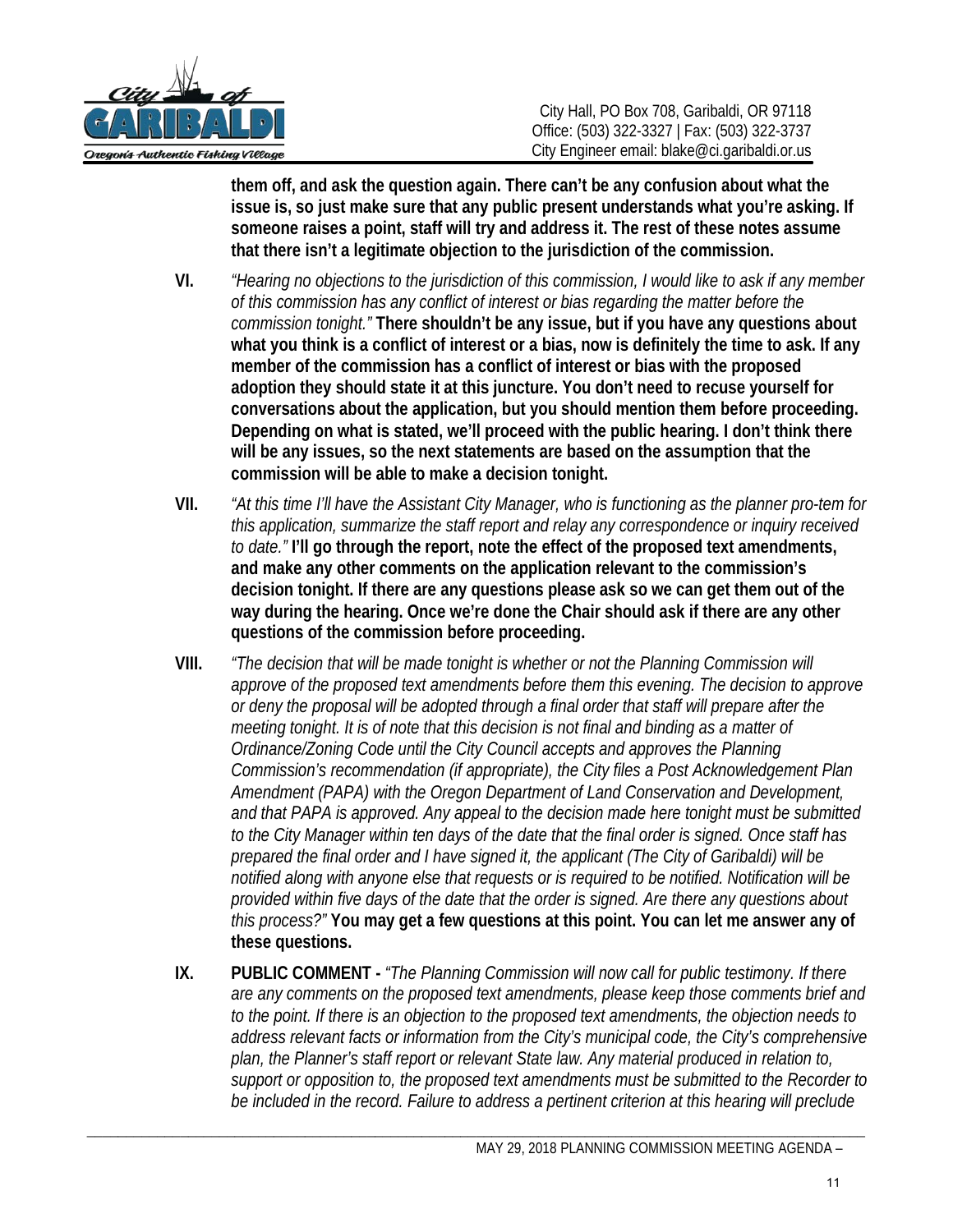

*an appeal based on that criterion. Any party may request that the record for this hearing be held open for at least seven days; however, this request must be made prior to the close of this hearing. Comments are limited to three minutes. Persons wishing to speak must first be recognized by the chair, and must state their name and address. If you are representing another person or entity, please state who that is and what your connection to that person or entity is."* **I'll hand the sign-in sheet to the chair and he can start going through the names. You'll want to take general comments first, proponents second and opponents last. The applicant (City of Garibaldi administrative staff) gets three minutes to respond to each opponent. If the City gives new information during its rebuttal, the opponent that is addressed gets an additional three minutes to respond. Once someone starts talking you'll want to make sure they don't get interrupted. If a person has a specific objection to the proposed amendments, they need to make that objection at this time.**

- **X.** *"Are there any questions from the commission about comments received at this time?"* **This gives the commissioners a chance to clarify anything they've heard. Since we are still in the public hearing I would suggest that the commission stay on topic with what has been said during the public comment.**
- **XI.** *"Is there a request to keep the record open?"* **If such a request is made, the commission needs to leave the record open for at least seven days. If this happens, the chair should set a date to reconvene and the hearing will be concluded at that time. There are no special noticing requirements for reconvening. Once this is done the commission chair can close the public hearing. Please state the time for the record. I would also suggest that the Chair re-arrange the agenda and move to New Business to address this application before any other business.**
- **XII. OLD BUSINESS: NONE**
- **XIII. NEW BUSINESS:**
- **XIV. A. Proposed Text Amendments City of Garibaldi**: Assuming that someone has not asked to keep the record open, the commission can deliberate on this request. The proper way to do this is for a commissioner to make a motion first, get a second, and then discuss the decision. You can also discuss the application before there is a motion, but the chair should make sure to ask if there is any more discussion after the second on the motion. I would recommend that the chair mention to those present that commission deliberation is closed to public comment. That does not mean that a commission member can't ask a question of the applicant (City of Garibaldi), an opponent or proponent, or staff. If a member does wish to question someone other than a commission member I would suggest that member announce to the chair they have a question for a specific person.
- **XV.** If a member wishes to make a motion approving the application, I would suggest a **MOTION to approve text amendments to the Garibaldi City Ordinances/Zoning Code for the inclusion of language that proposes new standards for density in the Commercial Zone with standards for outright and conditionally permitted uses of multifamily/apartment complexes described in the recommendation section of Planner's staff report, and direct staff to prepare a final order and authorize the Chair to sign that order.**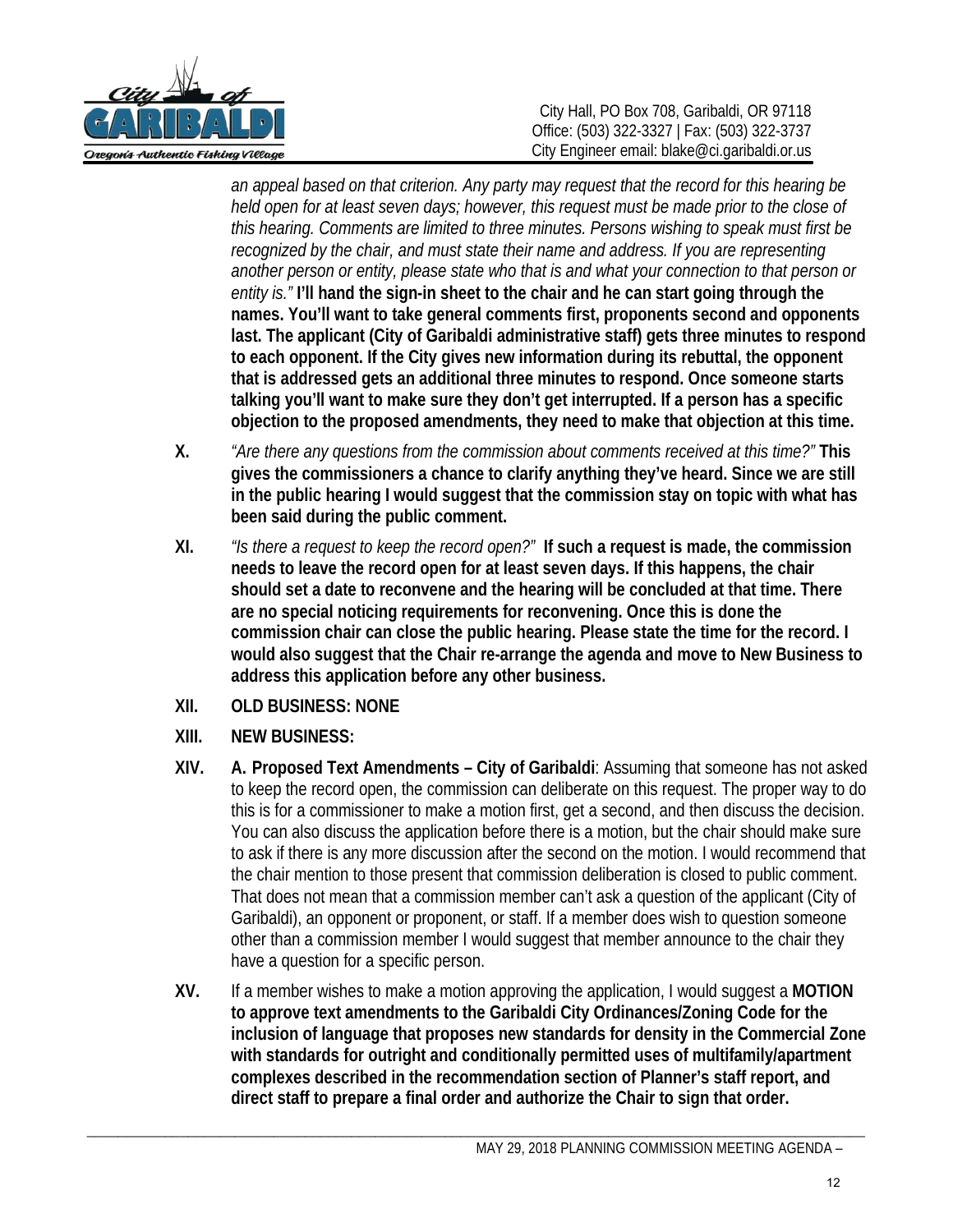

# **XVI. ADJOURNMENT**

No motion is necessary, simply adjourn and state the time for the record.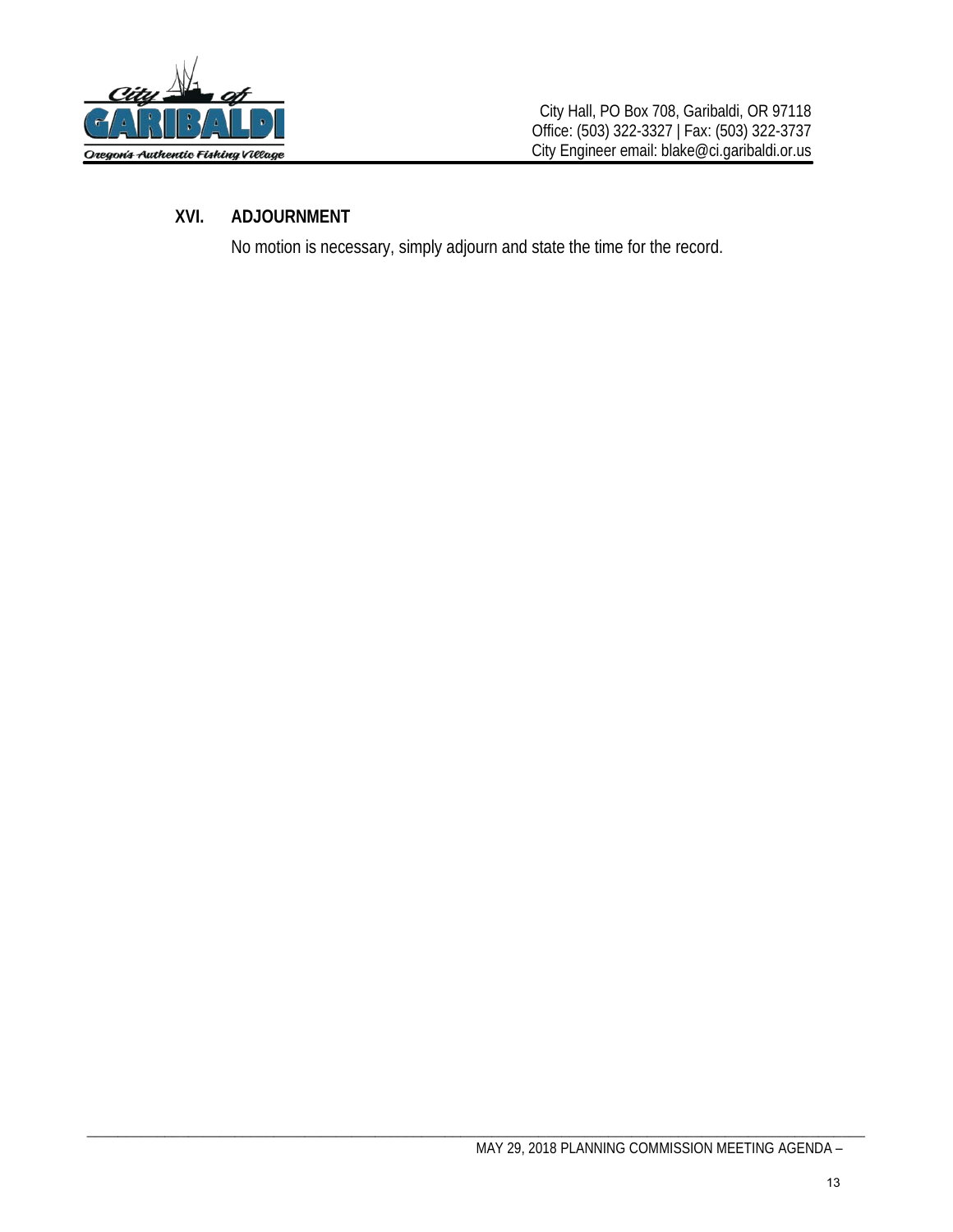

# **PLANNING COMMISSION PUBLIC HEARING AND REGULAR PLANNING COMMISSION MINUTES**

Tuesday, April 30, 2018, 6:30 p.m. Council Chambers, Garibaldi Meeting Hall

# **I. CALL TO ORDER**

Planning Commission Chair Joe Wrabek called the public hearing and regular Planning Commission meeting to order and opened the Public Hearing to modifying Garibaldi's Municipal Code – density bonus in commercially zoned property – outright and conditional permitted uses of multifamily/ apartment complexes at 6:30 p.m. Present were Commissioners Wendy Brown, Jeff Walters, Christie Zerfing, City Manager John O'Leary, Administrative Assistant 2 Kylie Poklikuha

## **II. A. PUBLIC HEARING – MODIFYING GARIBALDI'S MUNICIPAL CODE – DENSITY BONUS IN COMMERCIALLY ZONED PROPERTY – OUTRIGHT AND CONDITIONAL PERMITTED USES OF MULITFAMILY/ APARTMENT COMPLEXES**

Chair Wrabek read aloud the following statement: "This is a quasi-legislative hearing of the Garibaldi Planning Commission to consider text amendments to the Garibaldi City Ordinances/Zoning Code for the inclusion of language that proposes new standards for density in the Commercial Zone with standards for outright and conditionally permitted uses of multifamily/apartment complexes.

"A copy of the staff report describing the proposed use has been available to the public since April 17, 2018, and City staff has been available for questions and comments regarding the proposed use since that time. Notice of the hearing tonight has been provided to the public through publication in the Headlight Herald on March 28, 2017, through a mass mailing to all P.O. box holders within Garibaldi, and to all recorded property owners who reside outside of Garibaldi, and through public posting at various locations in town in conformance with the City's municipal code.

This hearing is an opportunity for the public to comment on the proposed text amendments. I would like to ask those present if there is any objection to the jurisdiction of this commission or any of its members? This question is specific to the authority of the Garibaldi City Planning Commission in approving or denying the proposed text amendments."

(2:20) Objection to the jurisdiction of the planning commission noted. Due to no council member attending the planning hearing.

Helen Goodson, Bay City – Objection - Asked if there is a council member in the audience to report back to city council. Believes it to be a conflict of interest.

Becky Sage, 208 2<sup>nd</sup> Street - Objection - Thinks it is very important for the council to hear what the people of Garibaldi want.

C North, 503 E Garibaldi- Objection - Stated when she was on planning commission there was a liaison with the city council. Thinks it is very important for the council to hear what the people of Garibaldi want.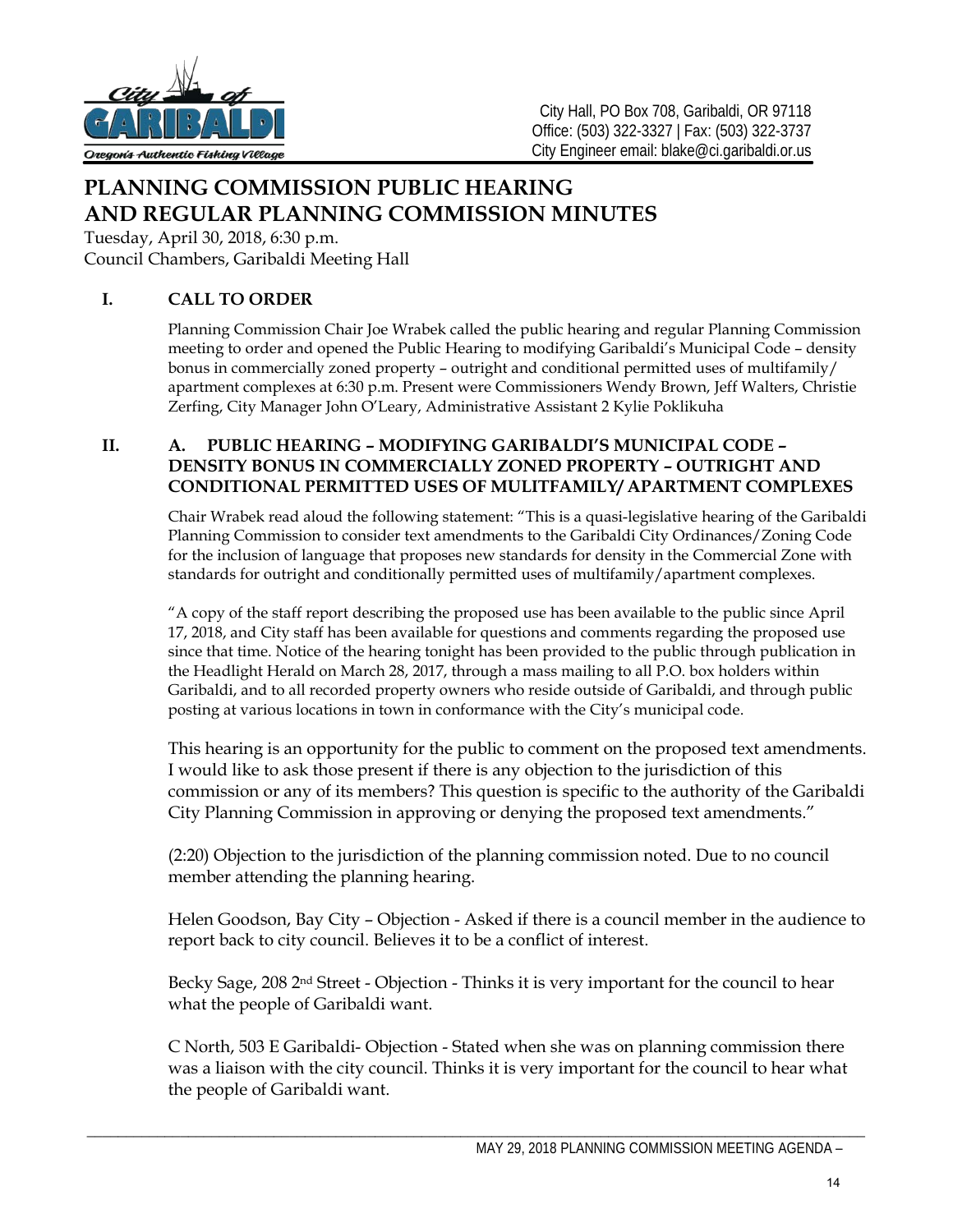

Tim Hall – Disappointed that there was not March or April council meeting. Council member at the Post Office told him she didn't know about the cancelation either, believes the Planning Commission should look into how the city announces the meetings.

Chair Wrabek read aloud the following statement: "I would like to ask if any member of this commission has any conflict of interest or bias regarding the matter before the commission tonight."

"At this time I'll have the City Manager, who is functioning as the planner pro tem for this application, summarize his staff report and relay any correspondence or inquiry received to date."

(10:30) Helen Wright Goodson, Bay City – Made general (non-pertinent) comment directed at City Manager O'Leary regarding his physical disposition.

O'Leary summarized the Planner's staff report and reviewed the multifamily housing citing criteria and city zoning code. There are several issues. The State is recommending that the city of Garibaldi have at least one zone that multifamily housing allowed as outright. The C-1 zone was decided by the Planning Commission at an earlier meeting. This amendment would do that and it would increase the density in the C-1 zone to allow for denser multifamily housing in the C-1 zone through conditional use. It does not affect the multifamily housing siting criteria in the R-1 zone or other zones, just in the C-1 zone. It does increase the parking requirement per the recommendations from the February Planning Commission meeting. A one-bedroom unit would increase from 1 parking space to 1.5 spaces and for a two or three bedroom unit apartment, parking would increase from 1.5 parking spaces to 2. The amendment creates setbacks for multifamily housing in the C-1 zone described in the Staff Report. It would affect conditional and outright uses for multifamily housing. The definition of multifamily housing was also included in the zoning code as requested at the February meeting as well.

O'Leary described the process the Planning Commission would be going through at the meeting. The Commission will take public testimony on the proposed amendments to the zoning code, make a recommendation to the city council to whether they should approve, or not adopt, the provisions or if they would like to make modification to the provisions, let city staff know what they would like council to consider. Council will have a public hearing in May to consider it (if necessary). They will adopt it by ordinance, if they do at all, and that will take effect 30 days after it passes in May.

O'Leary explained the typical reason for council member and planning commission members to not attend each other's meetings, noting those meeting are quasi-judicial (14:48) and the council is the appeals board for the planning board. If there is a quasi-judicial (15.28 Helen Wright Goodson interjected with the statement "My eye") hearing, the Council may be biased on appeal. If they attend the other meetings they would be reporting their interpretation of the meeting.

16.00 Helen Wright Goodson, Bay City – Made comment to City Manager O'Leary to "use his head".

Chair Wrabek read aloud the following statement: "The decision that will be made tonight is whether or not the Planning Commission will approve of the proposed text amendments before them this evening. The decision to approve or deny the proposal will be adopted through a final order that staff will prepare after the meeting tonight. It is of note that this decision is not final and binding as a matter of Ordinance/Zoning Code until the City Council reviews the planning commission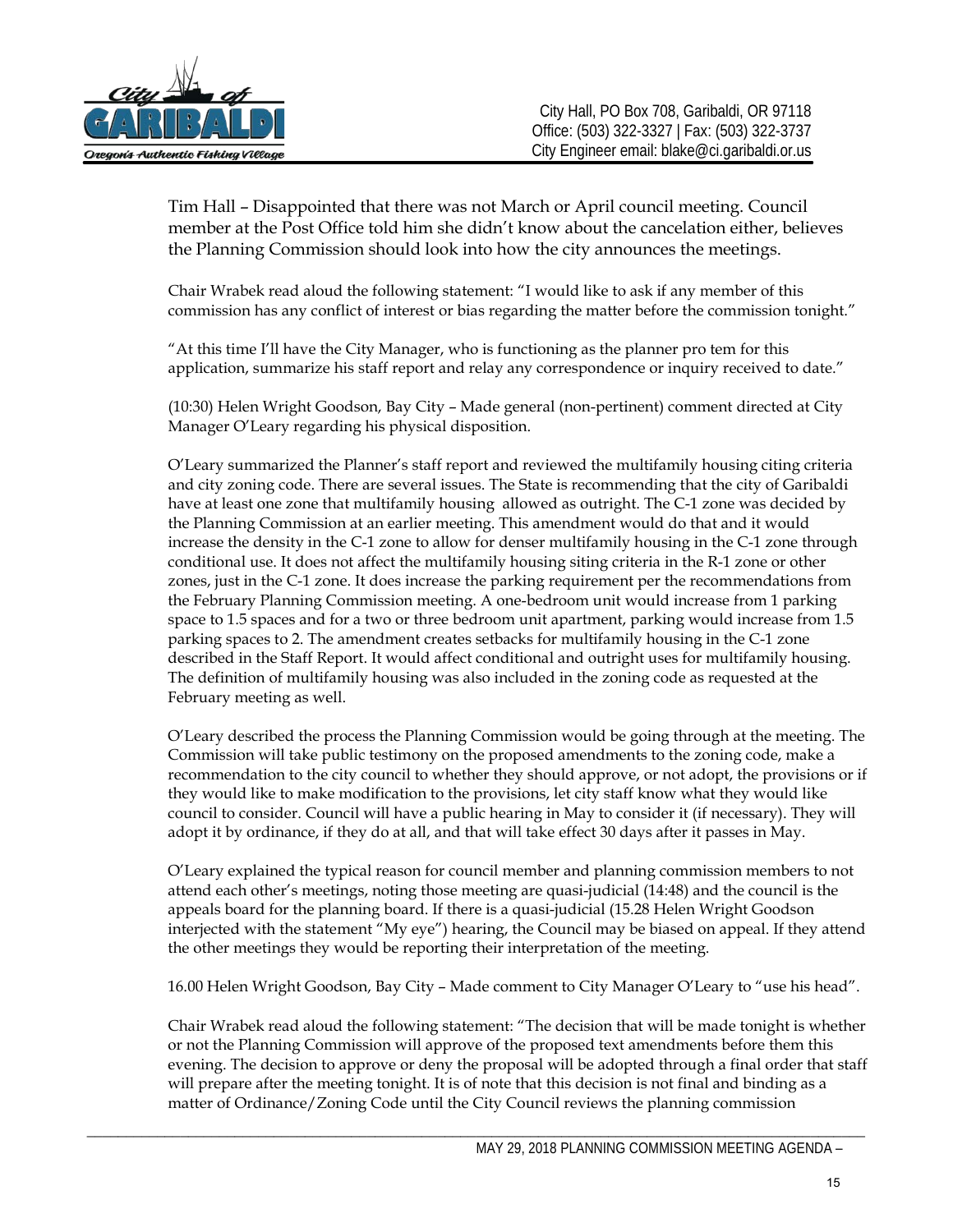

recommendation, and the City files a Post Acknowledgement Plan Amendment (PAPA) with the Oregon Department of Land Conservation and Development, and that PAPA is approved. Any appeal to the decision made here tonight must be submitted to the City Manager within ten days of the date that the final order is signed. Once staff has prepared the final order and I have signed it, the applicant (The City of Garibaldi) will be notified along with anyone else that requests or is required to be notified. Notification will be provided within five days of the date that the order is signed. Are there any questions about this process?"

Becky Sage, 208 2nd – Questioned the process and asked how the public would know when the final order is prepared.

O'Leary told her the final order should be ready by the following Monday and recommended she check in with City Hall. Once prepared you have 10 days to appeal it. He noted that this is just a planning recommendation to the council, it does not do anything. O'Leary will follow up with the jurisdiction of the Planning Commission.

Chair Wrabek then opened the floor to public testimony. Chair Wrabek read aloud the following statement: "The Planning Commission will now call for public testimony. If there are any comments on the proposed use, please keep those comments brief and to the point. If there is an objection to a proposed use, the objection needs to address relevant facts or information from the City's municipal code, the City's comprehensive plan, the Planner's staff report or relevant State law. Any material produced in relation to, support or opposition to the proposed use must be submitted to the Recorder to be included in the record. Failure to address a pertinent criterion at this hearing will preclude an appeal based on that criterion. Any party may request that the record for this hearing be held open for at least seven days; however, this request must be made prior to the close of this hearing. Comments are limited to three minutes. Persons wishing to speak must first be recognized by the chair, and must state their name and address. If you are representing another person or entity, please state who that is and what your connection to that person or entity is."

Larry Watson, 903 Birch – No relevant criteria cited.

Has issue with increasing density which would lead to increased need for public services, and would like to know who will bear the expense. Believes more thought needs to be put into it.

Helen Wright Goodson, Bay City- No relevant criteria cited.

Stated that she does not actually live in Garibaldi but believes that developers backgrounds should be looked into, and continued by expressing that no one wants to look at apartments, nor does anyone want Garibaldi to look like Rockaway Beach. She stated that the council is screwed up, changes people every other month and doesn't have a full council at this point and time. She expressed her thoughts that they are not the right people to make the decision. Believes it is a waste of money and puts a strain on police, fire, water and sewer. (27.11). Ms. Wright Goodson stated she doesn't know anything about the City Manager, and did not know if he lived within the City, or if he owned a home within the City either. She concluded with general, non-pertinent testimony regarding the City Manager and his qualifications.

Becky Sage, 807 Birch –No relevant criteria cited.

As a homeowner and business owner is against it, strain on city resources. Believes a handful of people should not be able to make the decisions and it should go to vote.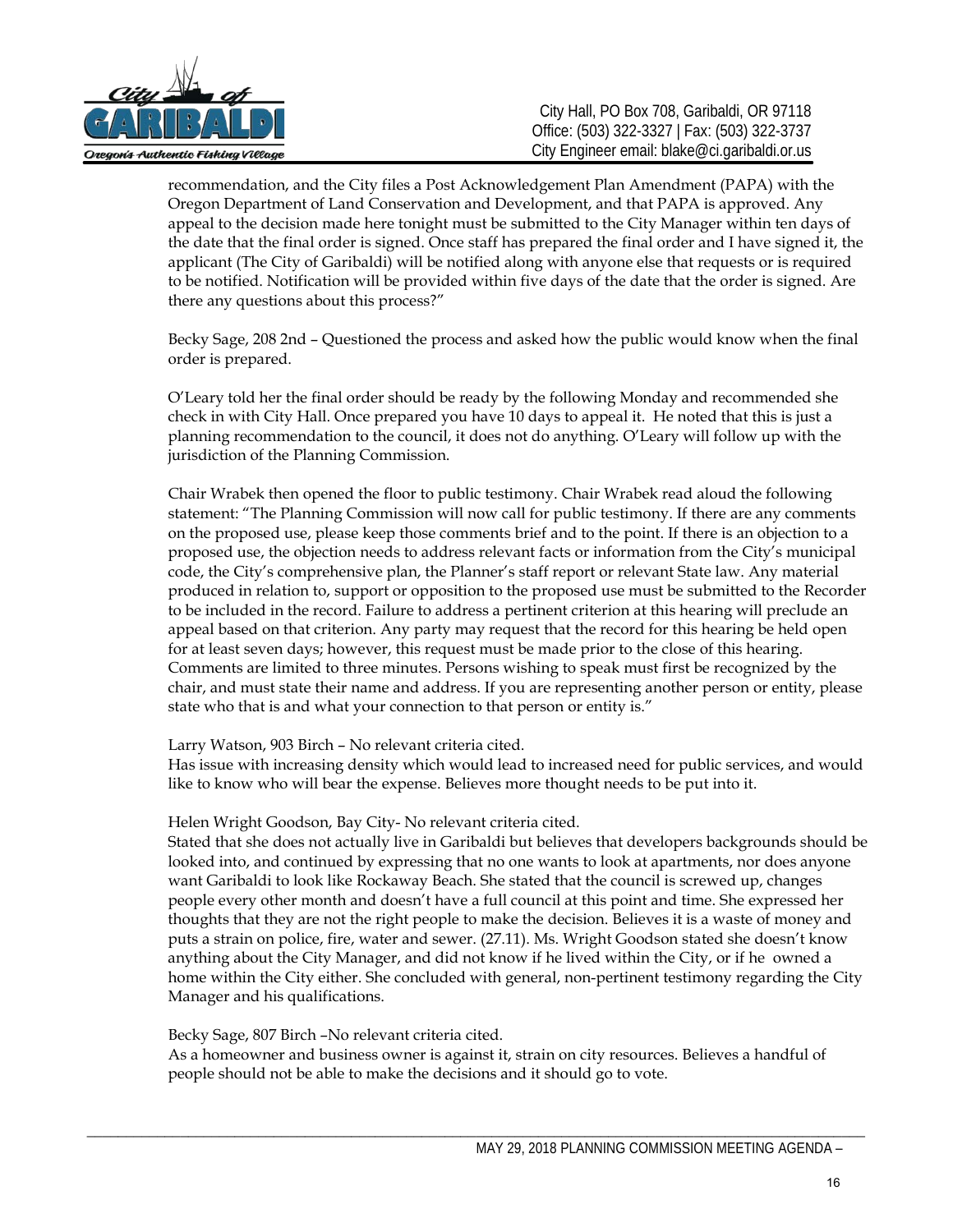

Susan Newman, 810 Birch - No relevant criteria cited.

Moved here because it is a small town. Doesn't want it to be more crowded and though the focus should be on tourism, not on moving people here. Believes it should go to vote.

Linda Shattuck, 207 Birch – No relevant criteria cited.

Agrees with everyone else. Bothered by the density and the visibility of apartments is downtown. Believes Garibaldi has more apartments and low-income residents than any other city per capita. She stated that statistics will show that more people in a smaller area makes for trouble.

Stated city staff told someone she knows that rates would increases if the zone change does not pass, which is threatening. Thanked audience for attending the meeting.

Mike Rebsamen, 206 2<sup>nd</sup> Street - No relevant criteria cited. Unclear about density and outright use.

Chair Wrabek noted that previous apartments in the commercial zone required a conditional use, the state says it now must be a permitted outright somewhere. The city thought the commercial zone would be the best area. Discussion on setbacks, conditional use, apartment water and sewer rates and the capacity of the wastewater treatment plant.

O'Leary reviewed the staff report, focusing on the proposed standards and height requirements sections.

Tim Hall, 205 Cypress - No relevant criteria cited.

Believes that if the city manager or members of the commission is advocating for one development then it should be disclosed. It would change the appeal of a small community and does not want Garibaldi to become Tillamook. Wants to see communications from the state about the zone change, as it is public record.

O'Leary stated he has had discussions with a developer or two but they did not want to pursue the change in the zoning code. If the zone change does happen, it does not benefit just one developer, it would benefit anyone wanting to build multifamily housing in the C-1 zone. If a developer buys more property they could conceivably build more units.

O'Leary noted the state has advocated for one thing specifically, one zone that has multifamily housing allowed outright. O'Leary was informed by DLCD, Patrick Wingard with respect to this request. He noted that the State of Oregon cannot direct the City of Garibaldi to change the zoning code.

Shirley Peters, 203 6th Street – No relevant criteria cited. Questioned fire truck accessibility for apartment buildings. Chair Wrabek noted that the Fire Chief signs off on all applications for that reason.

O'Leary noted that Garibaldi isn't a target and that statewide housing goals, Goal 10, says that in order to provide the widest range of housing options, the state wants to see outright use for multifamily housing and Garibaldi is inconsistent with the state's housing goals.

Diane Hamke, 101 Franklin Avenue- No relevant criteria cited. Owns a vacation home in Garibaldi. Questions the need for more apartments. Stated she is worried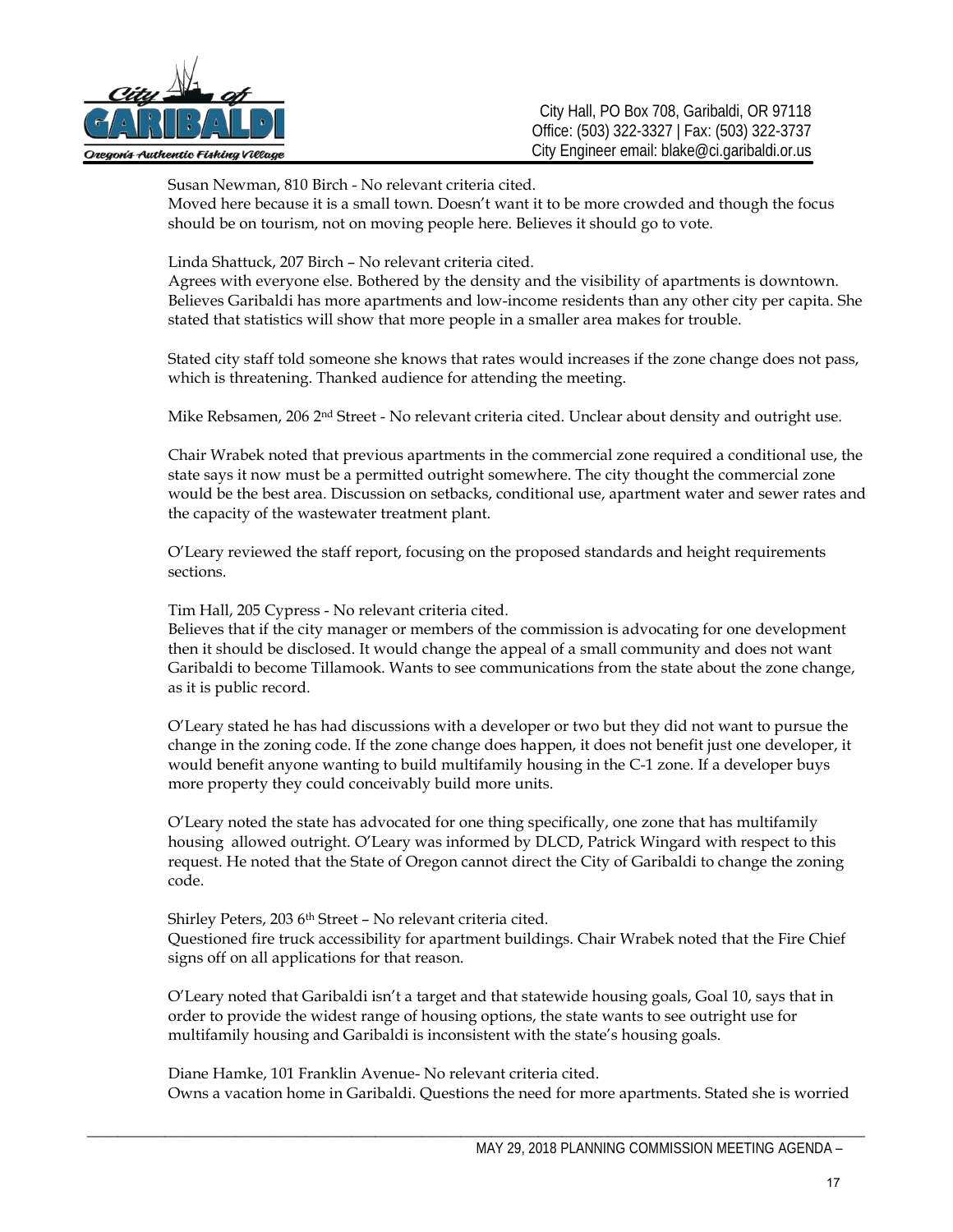

she will lose her view and have decreased property value if the commercial property in front of her home is purchased and apartments built.

Discussion on building in a tsunami zone.

SK Thomson, 302 2nd Street - No relevant criteria cited. Worried that the increase in density would strain the school and require a school bond, which would be an added expense. He questioned where people would walk their dogs. He believes the City Manager should not be a spokesman for a developer.

Discussion on setbacks and parking requirements.

Carolee North, 503 E Garibaldi Avenue – No relevant criteria cited. Questioned the parking and setback requirements. Believes the impact and criteria need to be defined before a hearing is made. Believes the Planning Commission is doing an awesome job.

Susan Newman, 810 Birch - No relevant criteria cited. Stated she spent five years looking for their home with a view and was told the view doesn't matter though she pays more taxes for the view.

Bob Graham, 807 Acacia- No relevant criteria cited. Stated his view property has been taken up by logs, and apartments would take up more of it. Recommended an apartment built in the City Hall parking lot.

Chair Wrabek asked if anyone would like to request the record be held open for at least seven days. Record was requested to be kept open until May 29, 2018.

#### III. NEW BUSINESS

A. Approval of minutes from the Regular Planning Commission Meeting Minutes from February 26, 2018.

**Motion made by Cm Walters to approve the Regular Planning Commission Meeting Minutes from February 26, 2018: Seconded by Cm Zerfing. AYES: Brown, Wrabek, Walters, Zerfing. NAYS: None. Motion passed.** 

#### IV. ADJOURNMENT

Meeting adjourned by Chair Wrabek at 8:17p.m.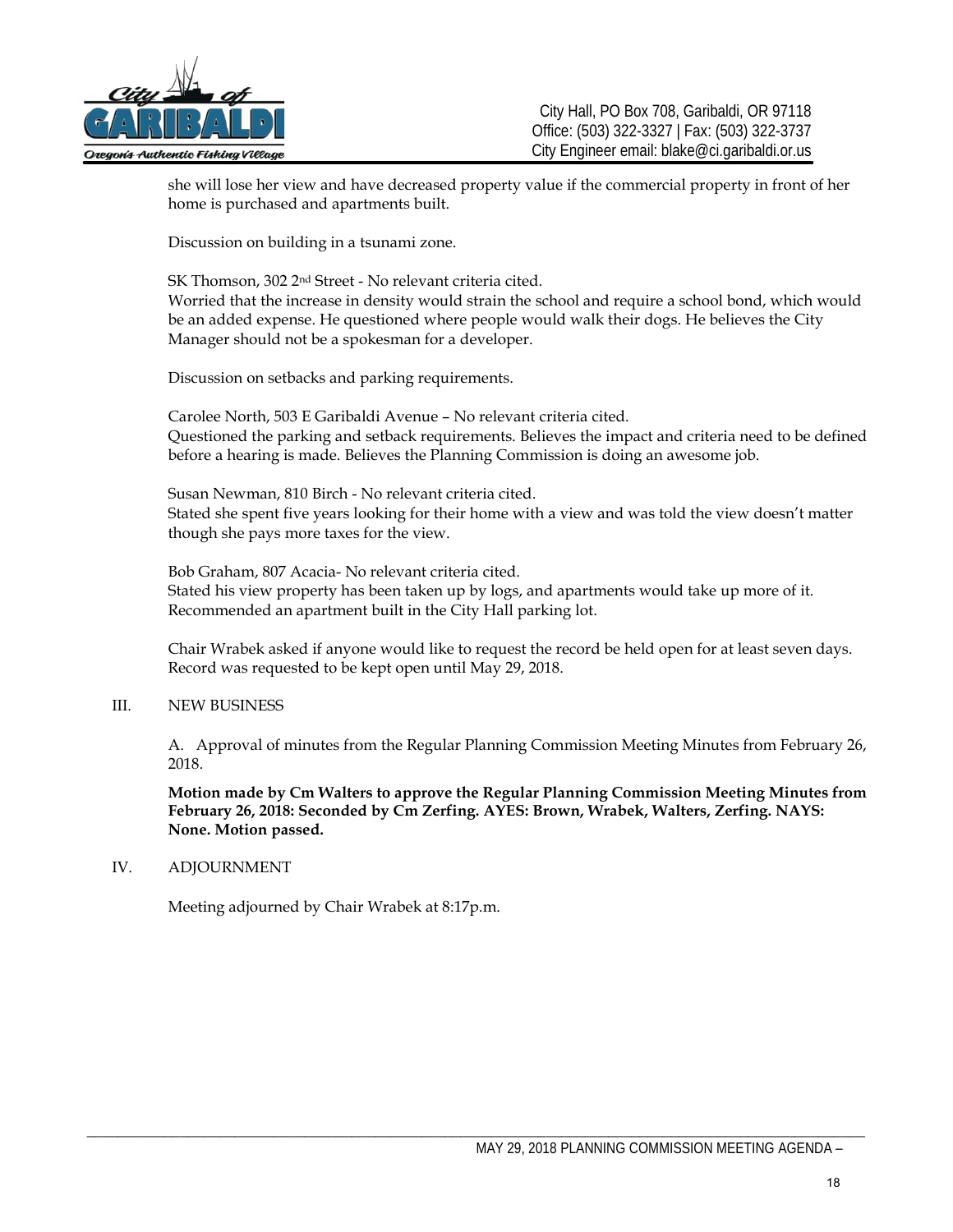

City Hall, PO Box 708, Garibaldi, OR 97118 Office: (503) 322-3327 | Fax: (503) 322-3737 City Engineer email: blake@ci.garibaldi.or.us

ATTEST:

\_\_\_\_\_\_\_\_\_\_\_\_\_\_\_\_\_\_\_\_\_\_\_\_\_\_\_\_\_\_\_\_\_\_\_\_\_\_\_ Joe Wrabek, Chair

John O'Leary, City Manager

\_\_\_\_\_\_\_\_\_\_\_\_\_\_\_\_\_\_\_\_\_\_\_\_\_\_\_\_\_\_\_\_\_\_\_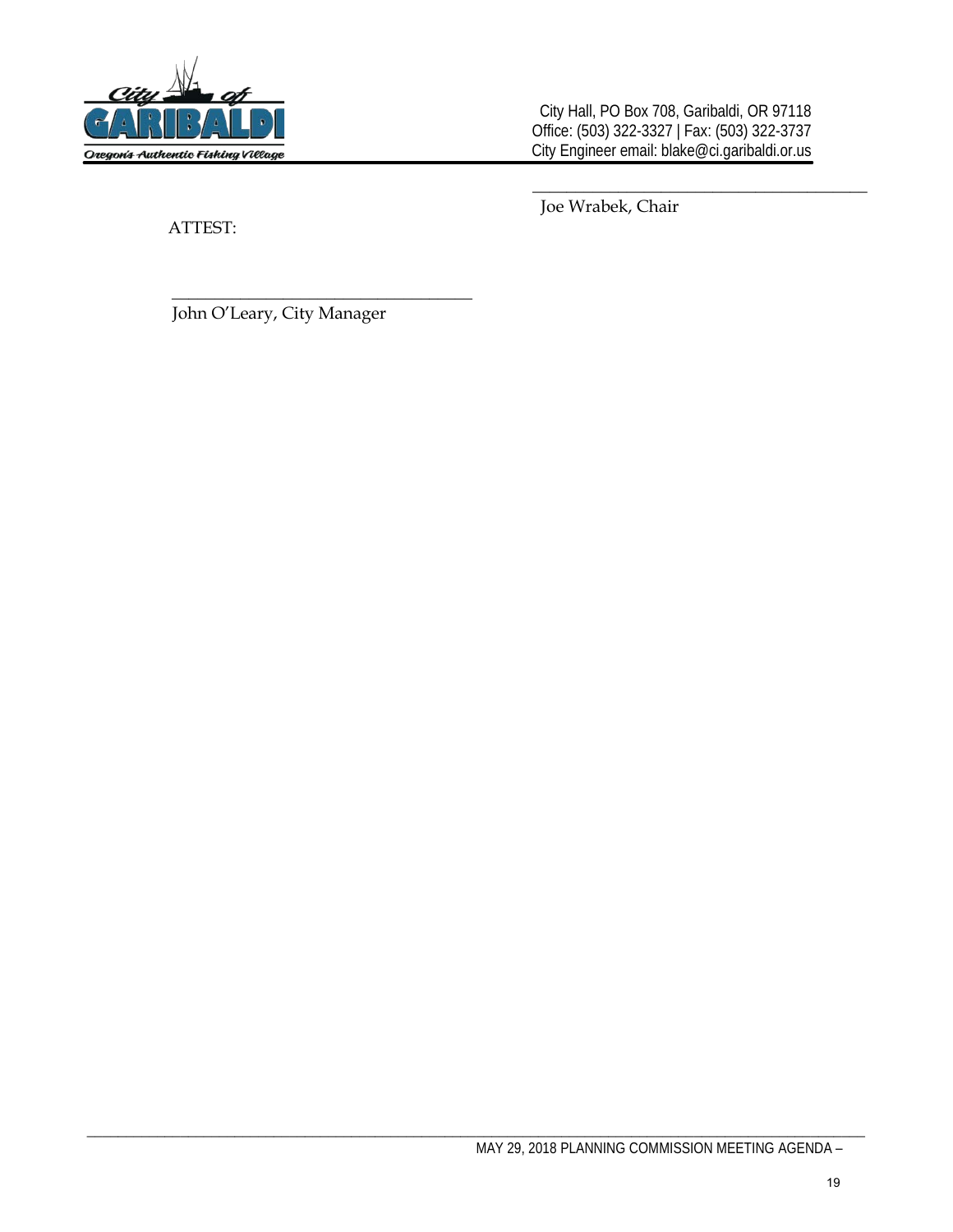

# **STAFF REPORT**

**Before the Planning Commission of Garibaldi, Oregon** 

**A meeting and Public Hearing to review and discuss City staff's drafted changes to the Garibaldi Municipal Code regarding Multi-Family uses in Commercially zoned lands**

Date: 04/16/2018

Hearing (continuance) Date: 05/29/2018

Case File # None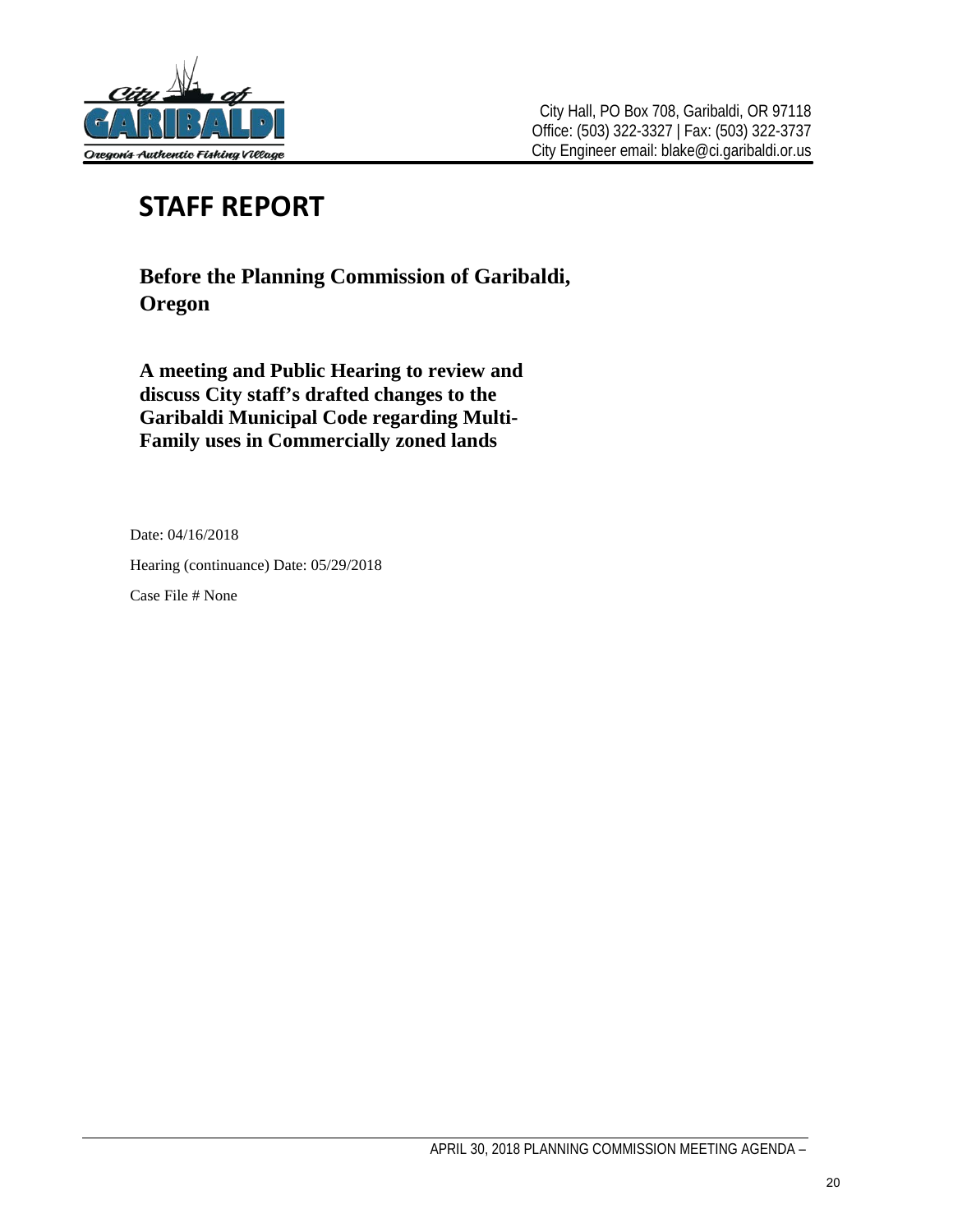

### **A. REPORT OF FACTS**

City staff met with the Planning Commission on February 26, 2018 and discussed revisions to multifamily uses in the Commercial (C-1) zone. This included reviewing revisions for Garibaldi Municipal Code (GMC) Chapter 18.110; Multifamily or Apartment Siting Criteria, and GMC Chapter 18.25; Commercial Zone (C-1) to allow Multifamily uses as an outright permitted use in the C-1 zone under current GMC standards and Multifamily uses with increased density as a conditional use in the C-1 zone.

#### **B. EVALUATION OF THE DIRECTION AND SUGGESTION:**

Staff has reviewed the code relating to the direction given by the Planning Commission and has drafted modifications to the code to for the Planning Commission's review for allowing Multifamily increased density in the C-1 zone as a conditional use, to allow Multifamily use as an outright permitted use under the current GMC standards in the C-1 zone and providing a definition for Multifamily use.

#### **C. STAFF SUMMARY:**

After reviewing the GMC and evaluating the direction given by the Planning Commission, suggestion made by DLCD and our current municipal code standards, staff has drafted code changes (attached) allowing increased density multifamily or apartment dwellings as a conditional use in the commercial (C-1) zone and allowing multifamily or apartment dwellings to be permitted outright in the C-1 zone under the current density requirements. The increased density will be limited by existing parking requirements and with the exception of the revised requirement of 1.5 parking spaces per studio or one-bedroom unit for the conditional use process. Additionally, building setbacks have been modified to be five feet on the side and rear when such side is adjacent C-1 zoned land as indicated attached drafted code modifications. When adjacent to the R-1 zone a 1 story building would have a 10-foot for both rear and side yard setbacks and a 2-story building would have 15-foot setbacks adjacent to the R-1 zone for both rear and side yards. Additionally, changes have been made to playground requirements for Multifamily buildings consisting of all 1-bedroom units.

#### **D. CONCLUSION:**

Staff concludes that the GMC modifications attached are in line with the direction given city staff by the Planning Commission and as suggested by DLCD.

#### **E. STAFF RECOMMENDATION:**

Staff recommends the proposed changes made to the GMC as indicated in the attached draft code modifications be approved. *Note*: Deletions to existing text are indicated by strikethrough and additions are noted by highlighting.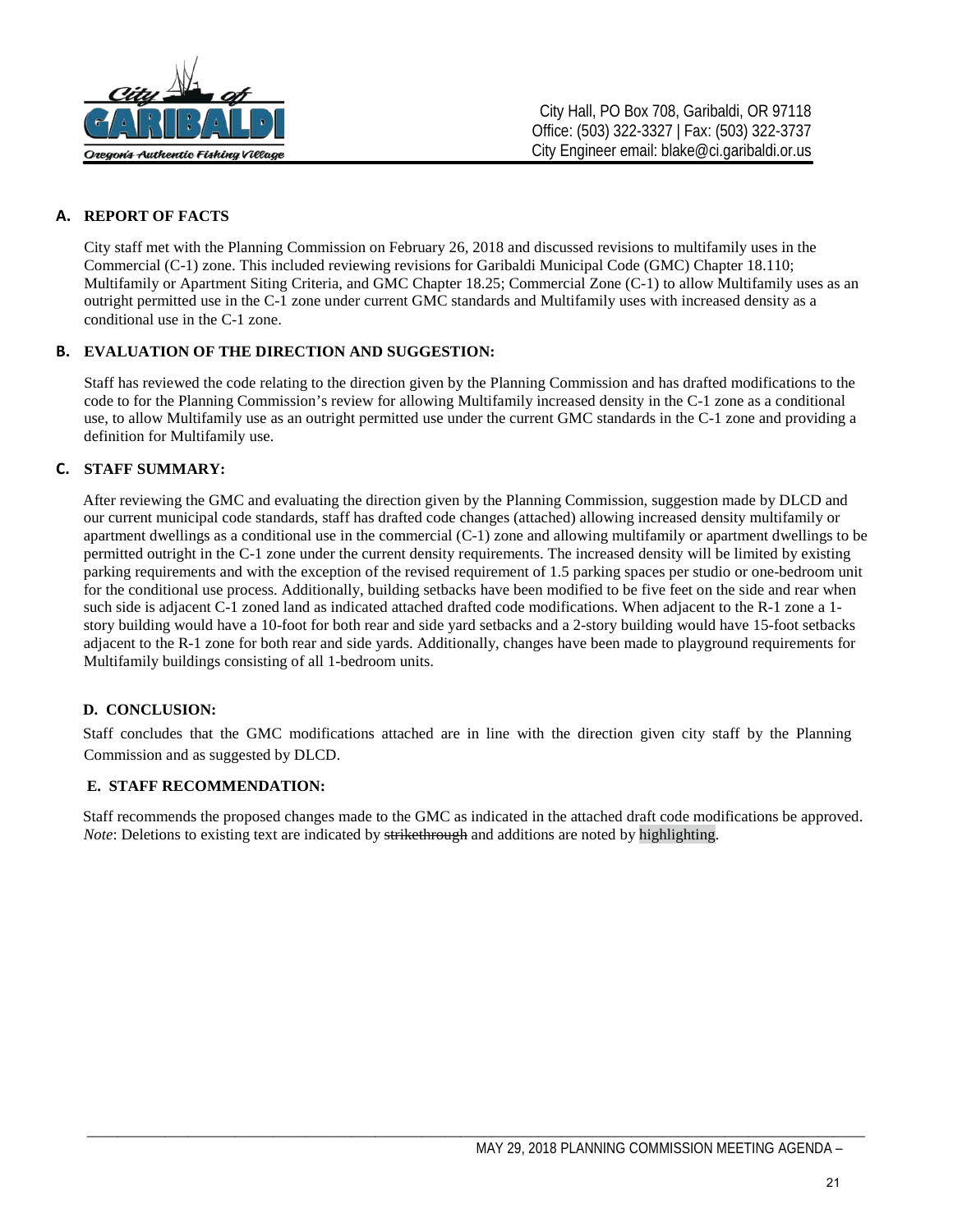

City Hall, PO Box 708, Garibaldi, OR 97118 Office: (503) 322-3327 | Fax: (503) 322-3737 City Engineer email: blake@ci.garibaldi.or.us

### **Chapter 18.05 INTRODUCTORY PROVISIONS**

#### Sections:

#### 18.05.030 – Definitions

*The following definition has been requested as an addition to the Garibaldi Municipal Code, Title 18 – Zoning.*

#### **"Multifamily Housing:**

**(1)"Multifamily housing" means a structure or facility established primarily to provide housing that provides more than one living unit, and may also provide facilities that are functionally related and subordinate to the living units for use by the occupants in social, health, educational or recreational activities:**

**(A) For the elderly, including but not limited to individual living units within such structures, mobile home and manufactured dwelling parks and residential facilities licensed under ORS [443.400 \(Definitions for ORS 443.400 to 443.455\)](https://www.oregonlaws.org/ors/443.400) t[o 443.455 \(Civil penalties\)](https://www.oregonlaws.org/ors/443.455) and other congregate care facilities with or without domiciliary care.**

**(B) For persons with disabilities, including, but not limited to, individual living units within such structures, mobile home and manufactured dwelling parks and residential facilities licensed under ORS [443.400 \(Definitions for ORS 443.400 to 443.455\)](https://www.oregonlaws.org/ors/443.400) to [443.455 \(Civil penalties\)](https://www.oregonlaws.org/ors/443.455) and other congregate care facilities with or without domiciliary care.**

**(1.) 'Elderly household' means a household whose head is over the age of 55, residing in this state.**

**(2.) 'Person with a disability' means a person who has a physical or mental impairment that substantially limits one or more major life activities.** 

**(2) "Multifamily housing" does not include nursing homes, hospitals, places primarily engaged in recreational activities and single-family, detached dwellings, except manufactured dwellings situated in a mobile home and manufactured dwelling park.**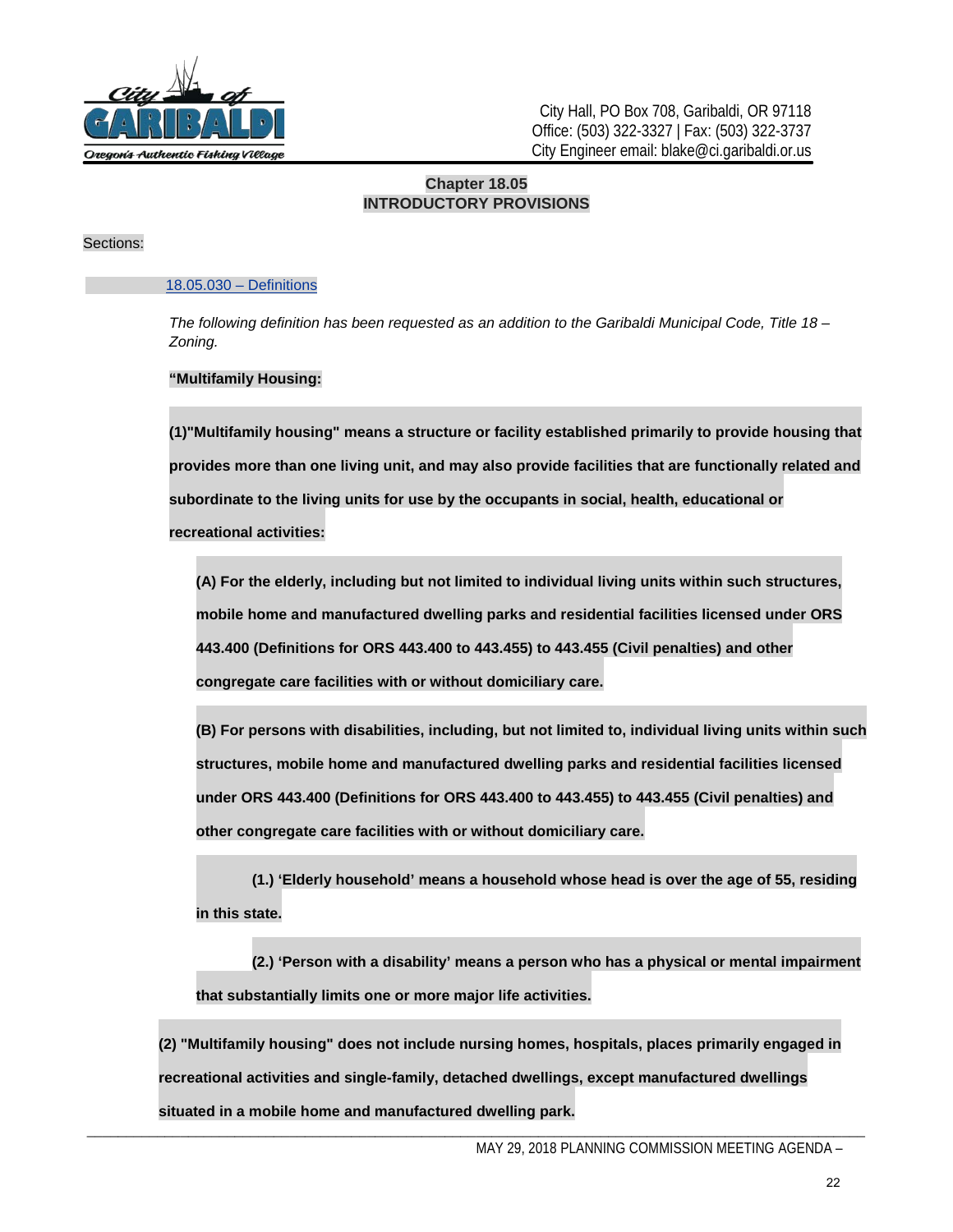

## **Chapter 18.110 MULTIFAMILY OR APARTMENT SITING CRITERIA**

Sections:

## [M](http://www.codepublishing.com/OR/Garibaldi/html/Garibaldi18/Garibaldi18110.html#18.110.010)ultifamily or apartment siting criteria **for outright permitted uses**.

#### **18.110.011 Multifamily or apartment siting criteria for conditional permitted uses.**

#### **18.110.010 Multifamily or apartment siting criteria for outright permitted uses.**

In any zone where a multifamily dwelling, condominium or apartment structure is proposed, the planning commission shall review the plans under the following criteria:

- A. The placement of the structure takes advantage of natural features such as streams, shorelines, or hillsides. Existing trees are retained whenever feasible.
- B. Ingress and egress points shall be located so as to minimize impact on any adjacent residential uses. In the downtown area, access shall be limited wherever possible to side streets, rather than Garibaldi Avenue.
- C. Parking areas are located to minimize impact on any adjacent residential uses. Parking areas that provide for eight or more vehicles shall be screened from adjacent residential uses by means of a fence or sight-obscuring hedge.
- D. In the R-1 zone, a minimum of 25 percent of the lot area shall be devoted to natural open space or landscaping. In the C-1 zone, a minimum of 20 percent of the lot area shall be devoted to natural open space or landscaping for familyoriented developments, and 10 percent of the lot area shall be devoted to natural open space or landscaping for senior citizen/adult handicapped housing. A fenced playground shall be provided for all family-oriented developments. A complex with all 1-bedroom units shall not be considered a family-oriented development.
- E. Where the proposed structure is located in a residential zone or abuts a residential zone, the following setbacks shall be met: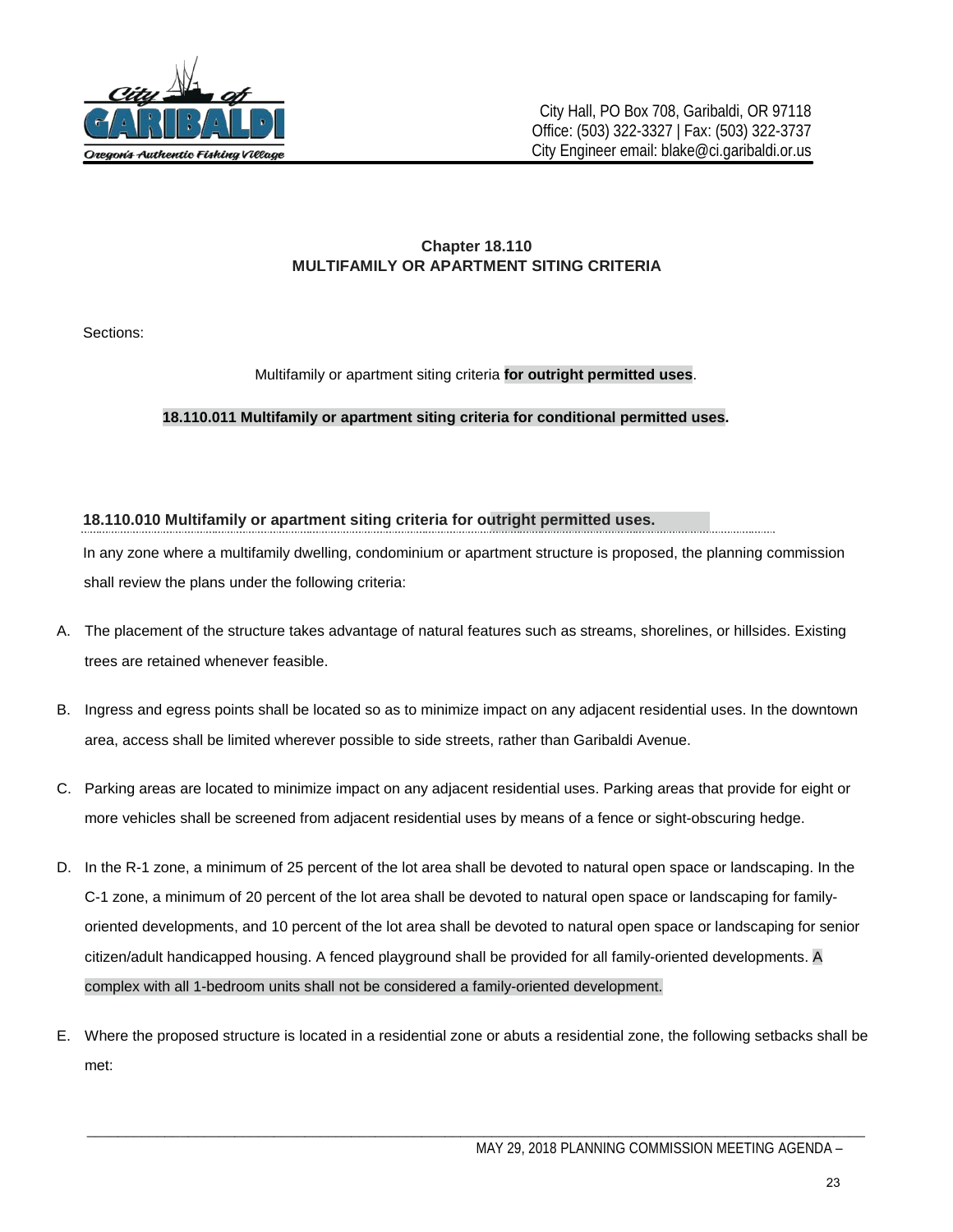

- 1. Front yard: one-story structure, 10 feet; two-story structure, 15 feet;
- 2. Rear yard: one-story structure, 10 feet; two-story structure, 15 feet;
- 3. Side yard: one-story structure, five 10 feet; two-story structure, 40 15 feet.
- F. In the downtown core area, multifamily or apartment complexes shall include a commercial use with frontage on U.S. 101.
- G. Vegetation that attains a mature height of six feet may be required in order to screen the development from adjacent dwellings. [Ord. 290 § 3(4.042), 2006.]

### **18.110.011 Multifamily or apartment siting criteria for conditional permitted uses.**

In any zone where a multifamily dwelling, condominium or apartment structure is proposed, the planning commission shall review the plans under the following criteria:

- A. The placement of the structure takes advantage of natural features such as streams, shorelines, or hillsides. Existing trees are retained whenever feasible.
- B. Ingress and egress points shall be located so as to minimize impact on any adjacent residential uses. In the downtown area, access shall be limited wherever possible to side streets, rather than Garibaldi Avenue.
- C. Parking areas are located to minimize impact on any adjacent residential uses. Parking shall be screened from adjacent residential uses by means of a fence or sight-obscuring hedge as determined by the Planning Commission.
	- 1. Multifamily housing development proposed as a conditional use under Section 18.25 of this Title shall provide no less than 1.5 parking spaces per single bedroom units, and 2 parking spaces per double or larger bedroom units.
- D. In the C-1 zone, the percent of the lot area devoted to natural open space or landscaping for family-oriented developments and the lot devoted to natural open space or landscaping for senior citizen/adult handicapped housing shall be determined by the Planning Commission. The Planning Commission shall determine whether a fenced playground shall be provided and if so, the Planning Commission shall determine the required size.

\_\_\_\_\_\_\_\_\_\_\_\_\_\_\_\_\_\_\_\_\_\_\_\_\_\_\_\_\_\_\_\_\_\_\_\_\_\_\_\_\_\_\_\_\_\_\_\_\_\_\_\_\_\_\_\_\_\_\_\_\_\_\_\_\_\_\_\_\_\_\_\_\_\_\_\_\_\_\_\_\_\_\_\_\_\_\_\_\_\_\_\_\_\_\_\_\_\_\_\_

E. Where the proposed structure abuts a residential zone, the following setbacks shall be met: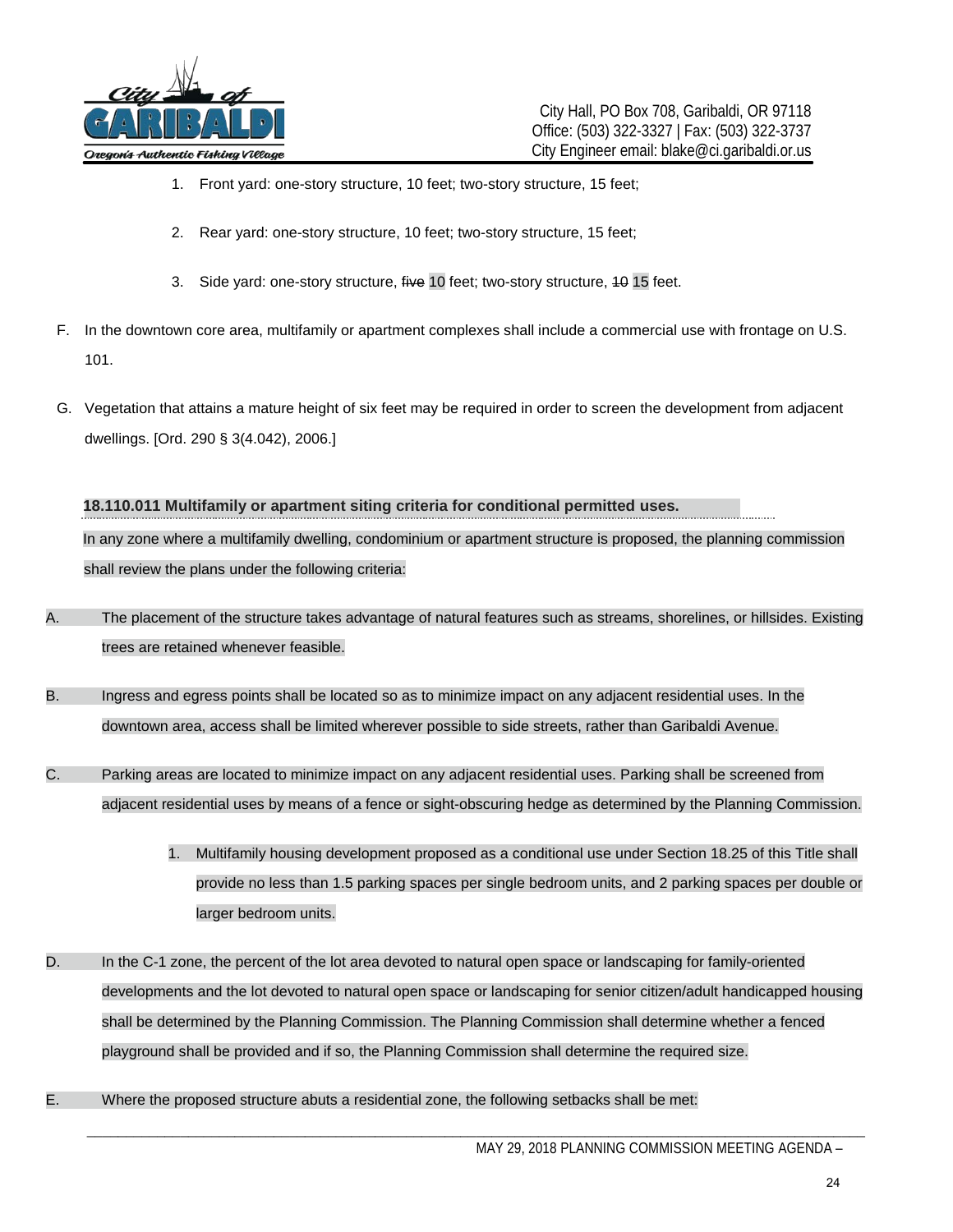

City Hall, PO Box 708, Garibaldi, OR 97118 Office: (503) 322-3327 | Fax: (503) 322-3737 City Engineer email: blake@ci.garibaldi.or.us

- 1. Front yard: one-story structure, 10 feet; two-story structure, 15 feet;
- 2. Rear yard: one-story structure, 10 feet; two-story structure, 15 feet; 3. Side yard: one-story

#### structure, 10 feet; two-story structure, 15 feet.

F. In the downtown core area, multifamily or apartment complexes shall include a commercial use with frontage on U.S. 101.

# G. The Planning Commission shall determine vegetation in order to screen the development from adjacent dwellings. [Ord. ??? § ?????, 20.]

#### **Chapter 18.25 COMMERCIAL ZONE (C-1)**

#### Sections:

[18.25.010](http://www.codepublishing.com/OR/Garibaldi/html/Garibaldi18/Garibaldi1825.html#18.25.010) Purpose. [18.25.020](http://www.codepublishing.com/OR/Garibaldi/html/Garibaldi18/Garibaldi1825.html#18.25.020) Uses permitted outright. [18.25.030](http://www.codepublishing.com/OR/Garibaldi/html/Garibaldi18/Garibaldi1825.html#18.25.030) Conditional uses permitted. [18.25.040](http://www.codepublishing.com/OR/Garibaldi/html/Garibaldi18/Garibaldi1825.html#18.25.040) Standards.

#### **18.25.010 Purpose.**

The C-1 zone is intended to allow certain additional uses not allowed along U.S. Highway 101 in the D-1 zone, and to maintain primary commercial uses such as stores, **multifamily/apartment complexes,** banks and offices beyond the limits of the downtown zone. Large land users and automobile-oriented drive-through uses are intended to be located in the commercial zone. [Ord. 321 § 2, 2014; Ord. 290 § 3(3.030), 2006.]

#### **18.25.020 Uses permitted outright.**

In a C-1 zone, the following uses and their accessory uses are permitted outright, subject to the standards of GMC 18.25.040: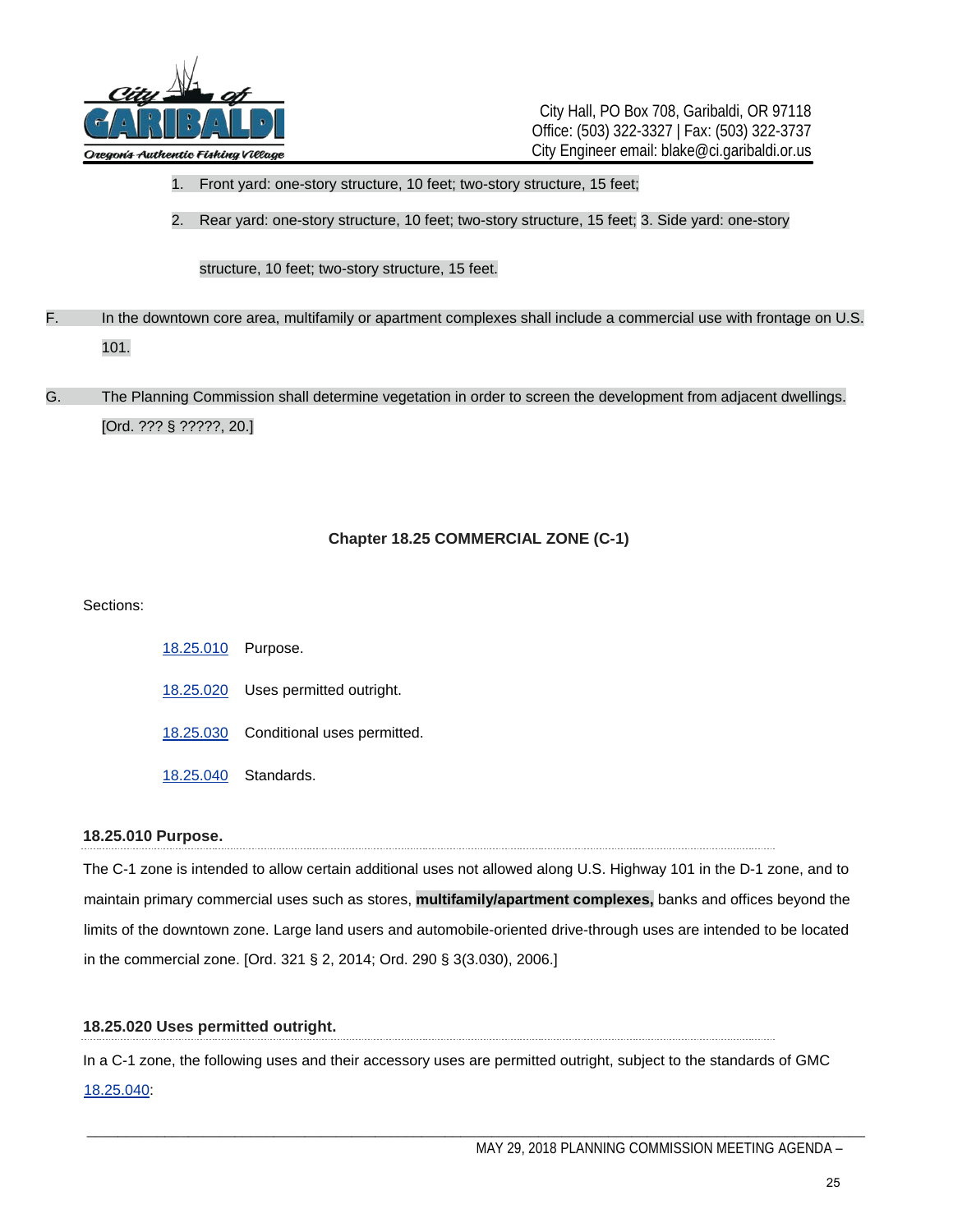

City Hall, PO Box 708, Garibaldi, OR 97118 Office: (503) 322-3327 | Fax: (503) 322-3737 City Engineer email: blake@ci.garibaldi.or.us

- A. Primary retail activities, such as shops or stores engaged in the sale of retail merchandise, except establishments selling automobiles, manufactured dwellings or other large merchandise.
- B. Consumer services such as banks, barber and beauty shops, repair shops, printing shops, laundries.
- C. Eating and drinking establishments with no more than incidental alcohol service, including those that provide outdoor seating.
- D. Indoor amusement activities and bowling alleys.
- E. Business, government and professional offices.
- F. Residential uses may be permitted within the commercial zone only when approved as part of a mixed use development. Mixed use developments may include housing above nonresidential uses (e.g., apartment lofts above offices), or housing side-by-side with nonresidential uses. All mixed use developments shall comply with the following standards:

1. No more than 50 percent of the ground floor space on each lot or parcel may be used for housing. A greater percentage may be approved for housing as part of a master planned development when the master plan provides for development of more than one lot/parcel, and the overall percentage of ground floor space does not exceed 50 percent residential use for the entire site. G. Motels, hotels and tourist housing.

- H. Churches, libraries or community meeting halls.
- I. Health facilities such as clinics, nursing homes.
- J. Arts and crafts studios or galleries.
- K. Bus depot.
- L. Parks and publicly owned recreation areas.
- M. Family daycare center and daycare center.
- N. Single-family residences established prior to July 1, 1996, and in a dwelling unit or structure originally permitted and constructed for that use.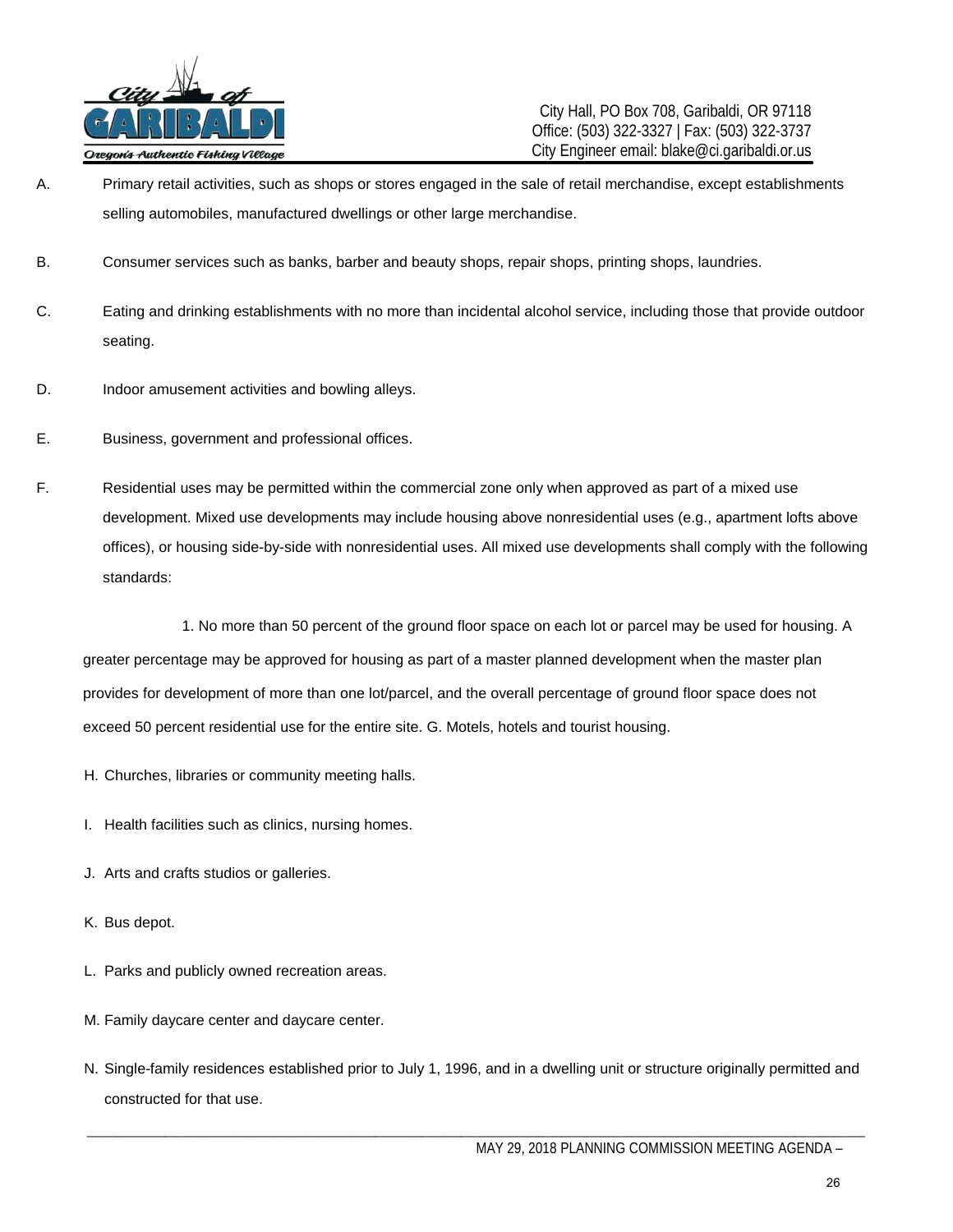

- O. Accessory structures.
- P. Certain transportation facilities as defined in GMC [18.05.030,](http://www.codepublishing.com/OR/Garibaldi/html/Garibaldi18/Garibaldi1805.html#18.05.030) specifically:
	- 1. Normal operation and maintenance of transportation facilities;
	- 2. Installation of transportation improvements within the existing right-of-way;
	- 3. Projects identified in the adopted transportation system plan not requiring future land use review and approval;
	- 4. Landscaping as part of a transportation facility; and
	- 5. Emergency transportation facility measures.
- Q. Street or road construction as part of an approved subdivision or partition.
- R. Car wash.
- S. Attended fueling stations established prior to July 1, 2007.
- T. Special Events. As used in this section, "special event" means a community-oriented and endorsed gathering or celebration intended for recreation, entertainment, fundraising, or other similar purposes.

Special events are allowed when:

- 1. The special event is limited to no more than seven days per calendar year; and
- 2. The special event organizer obtains approval from the Oregon Liquor Control Commission to serve alcohol at the event and otherwise meets all lawful requirements for alcohol sales and consumption outdoors; and
- 3. The special event organizer obtains the written permission of the city manager authorizing the outdoor sale and consumption of alcohol at the event. [Ord. 321 §§  $3 - 7$ , 2014; Ord. 319 § 1, 2013; Ord. 290 § 3(3.030(1)), 2006.] **U. Duplex,**

#### **triplex or multifamily dwellings, subject to GM[C](http://www.codepublishing.com/OR/Garibaldi/html/Garibaldi18/Garibaldi18110.html#18.110.010) [18.110.010.](http://www.codepublishing.com/OR/Garibaldi/html/Garibaldi18/Garibaldi18110.html#18.110.010)**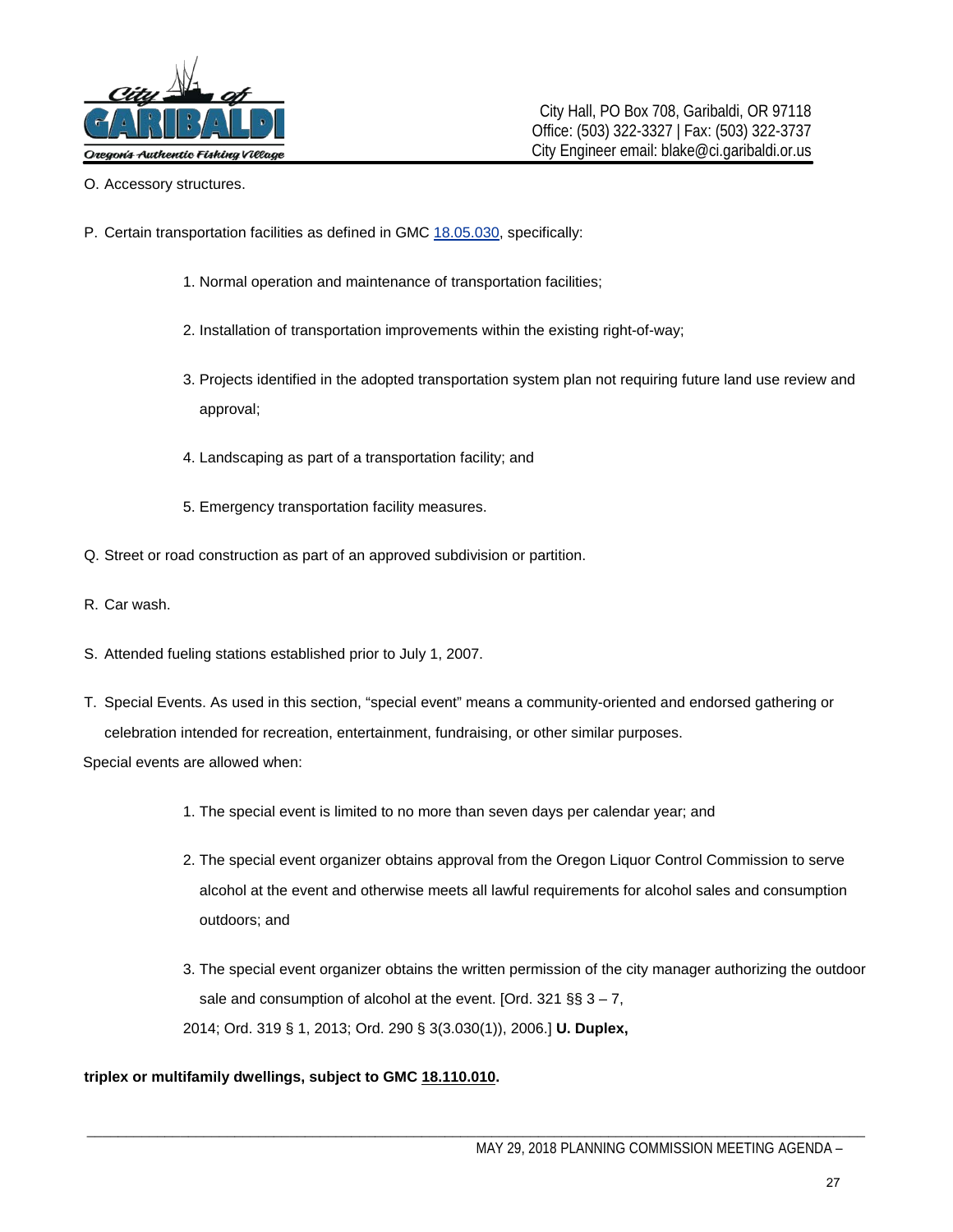

#### **18.25.030 Conditional uses permitted.**

In a C-1 zone, the following conditional uses and accessory uses are permitted, subject to the requirements of GMC [18.25.040](http://www.codepublishing.com/OR/Garibaldi/html/Garibaldi18/Garibaldi1825.html#18.25.040) [a](http://www.codepublishing.com/OR/Garibaldi/html/Garibaldi18/Garibaldi1825.html#18.25.040)nd Chapte[r 18.185](http://www.codepublishing.com/OR/Garibaldi/html/Garibaldi18/Garibaldi18185.html#18.185) [G](http://www.codepublishing.com/OR/Garibaldi/html/Garibaldi18/Garibaldi18185.html#18.185)MC:

- A. Service or fueling stations, car lots, lumber yards, manufactured dwellings dealerships, public or private parking facilities, boat dealers, farm equipment dealers, nurseries, and other uses where outdoor sales and storage are associated with the use.
- B. Cabinet or woodworking shops, plumbing, heating, electrical, paint or other contractor storage, repair or sales shops.
- C. Wholesale warehouse or distribution establishments.
- D. Tire retreading, welding or machine shops.
- E. Recreational vehicle parks.
- F. Mini-storage establishments.
- G. Duplex, triplex or multifamily/apartment dwellings, subject to GMC  $18,110,01011$ .
- H. Telecommunication facilities.
- I. Certain transportation facilities as defined in GMC [18.05.030,](http://www.codepublishing.com/OR/Garibaldi/html/Garibaldi18/Garibaldi1805.html#18.05.030) specifically:

1.Transportation projects that are not designated improvements in the transportation system plan; and

2.Transportation projects that are not designed and constructed as part of an approved subdivision or partition.

- J. Residential uses converted from commercial uses.
- K. Eating and drinking establishments with more than incidental alcohol service. [Ord. 321 §§ 8 10, 2014; Ord. 290 § 3(3.030(2)), 2006.]

#### **18.25.040 Standards for outright permitted uses.**

In a C-1 zone, the following standards shall apply: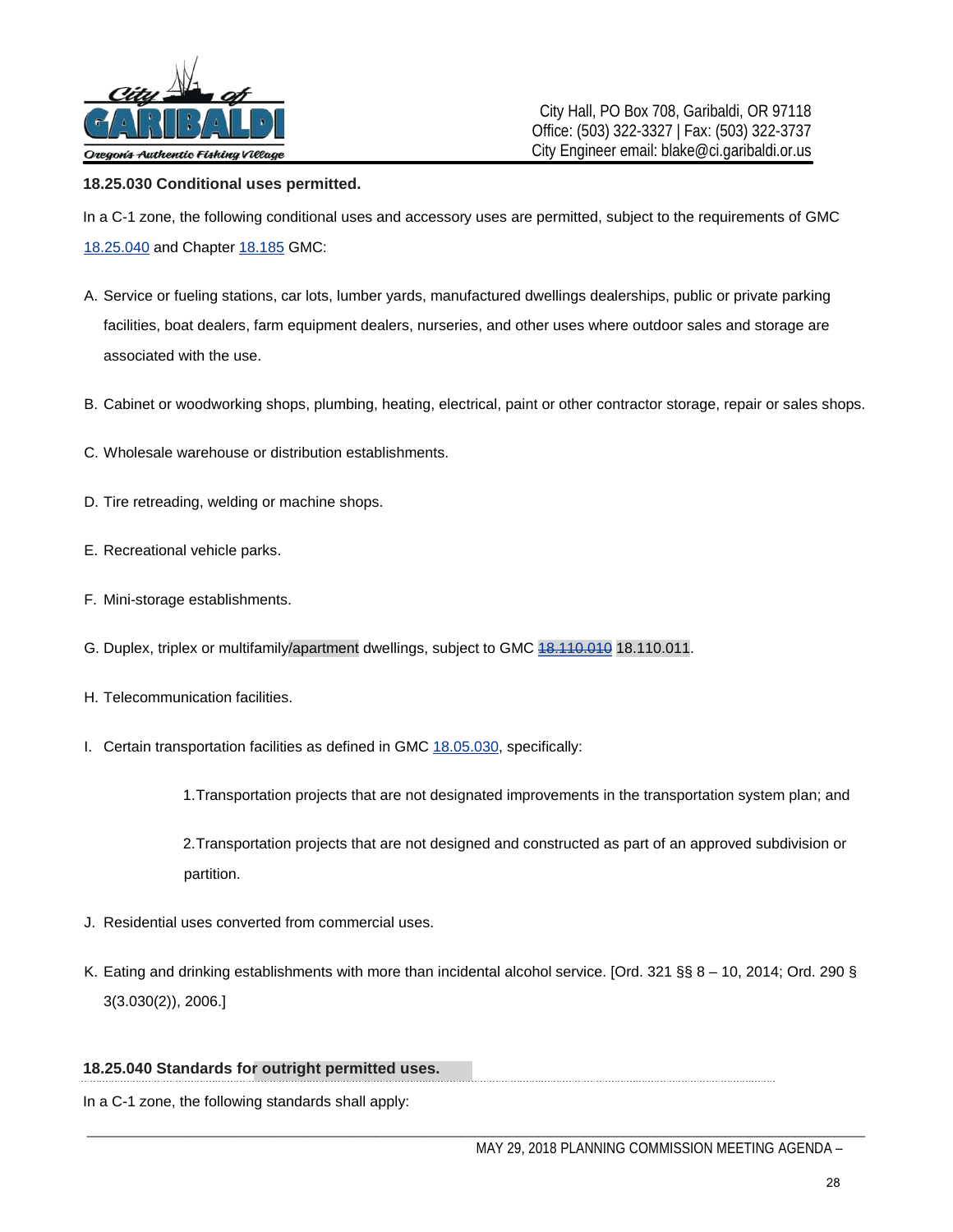

- A. Minimum lot size: none.
- B. Yards and Setbacks. For residential uses, the requirements shall be the same as in the R-1 zone. The minimum yard depth for portions of the property abutting a residential zone will be 15 feet. The Uniform Fire Protection Code shall govern adjacent commercial uses. The minimum setback requirements for commercial structures shall be established by applicable building codes.
- C. Building Height. Maximum building height shall be 30 feet. Maximum building height allowed outright shall be 30 feet. Any building exceeding 30 feet in height shall be reviewed following the standards and procedures for conditional uses under Chapte[r 18.185](http://www.codepublishing.com/OR/Garibaldi/html/Garibaldi18/Garibaldi18185.html#18.185) [G](http://www.codepublishing.com/OR/Garibaldi/html/Garibaldi18/Garibaldi18185.html#18.185)MC.
- D. Outdoor sales and service areas not requiring conditional use approval shall be approved by the planning commission. Such areas shall not exceed 400 square feet. The planning commission may require that such areas be enclosed by fencing or landscaping where appropriate. E. All uses shall meet the parking and sign requirements of this title.

F. The minimum lot size for a triplex shall be 10,000 square feet. The minimum lot size for multifamily dwellings (four dwelling units or more) shall be 10,000 for the first three units and 1,500 for each unit thereafter. The planning commission may allow up to 50 percent additional dwelling units (up to 39 dwelling units per acre) for senior citizen or adult disabled housing.

G. There shall be no minimum yard requirements for housing developments in the C-1 zone. Senior citizens and/or adult disabled housing shall provide a minimum of 10 percent of the lot area in maintained landscaping. Familyoriented housing developments shall provide a minimum of 20 percent of the lot area in maintained landscaping. In addition, such developments shall provide a fenced playground which, in the view of the planning commission, is capable of serving the number of projected children. [Ord. 321 §§ 11 – 14, 2014; Ord. 290 § 3(3.030(3)), 2006.]

\_\_\_\_\_\_\_\_\_\_\_\_\_\_\_\_\_\_\_\_\_\_\_\_\_\_\_\_\_\_\_\_\_\_\_\_\_\_\_\_\_\_\_\_\_\_\_\_\_\_\_\_\_\_\_\_\_\_\_\_\_\_\_\_\_\_\_\_\_\_\_\_\_\_\_\_\_\_\_\_\_\_\_\_\_\_\_\_\_\_\_\_\_\_\_\_\_\_\_\_

#### **18.25.041 Standards for conditional permitted uses.**

In a C-1 zone, the following standards shall apply: A. Minimum lot

size: none.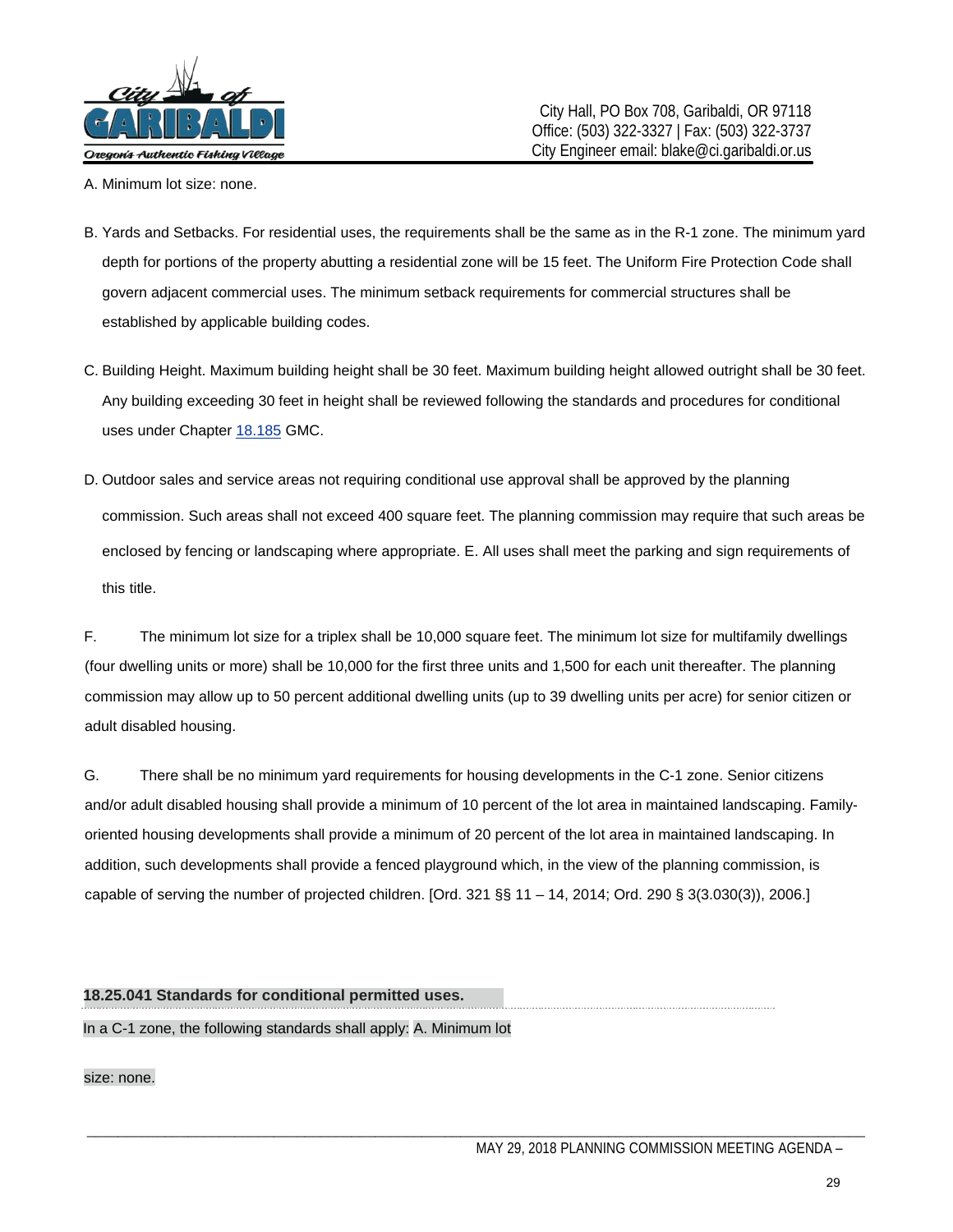

City Hall, PO Box 708, Garibaldi, OR 97118 Office: (503) 322-3327 | Fax: (503) 322-3737 City Engineer email: blake@ci.garibaldi.or.us

B. Yards and Setbacks. For residential uses, the requirements shall be the same as in the R-1 zone. The minimum yard depth for portions of the property abutting a residential zone will be 15 feet. The Uniform Fire Protection Code shall govern adjacent commercial uses. The minimum setback requirements for commercial structures shall be 5 feet minimum or greater as may be established by applicable building codes.

C. Building Height. Maximum building height shall be 30 feet. Maximum building height allowed outright shall be 30 feet. Any building exceeding 30 feet in height shall be reviewed following the standards and procedures for conditional uses under Chapte[r 18.185](http://www.codepublishing.com/OR/Garibaldi/html/Garibaldi18/Garibaldi18185.html#18.185) [G](http://www.codepublishing.com/OR/Garibaldi/html/Garibaldi18/Garibaldi18185.html#18.185)MC.

D. Outdoor sales and service areas not requiring conditional use approval shall be approved by the planning commission. Such areas shall not exceed 400 square feet. The planning commission may require that such areas be enclosed by fencing or landscaping where appropriate.

E. All uses shall meet the parking and sign requirements of this title, except the Planning Commission may determine additional parking requirements.

F. The minimum lot size shall be determined by parking and setback requirements for the proposed multifamily/apartment complex.

G. The Planning Commission may make a determination on minimum yard, landscaping and fencing requirements for housing developments, senior citizens and/or adult disabled housing, family-oriented housing developments in the C-1 zone.

\_\_\_\_\_\_\_\_\_\_\_\_\_\_\_\_\_\_\_\_\_\_\_\_\_\_\_\_\_\_\_\_\_\_\_\_\_\_\_\_\_\_\_\_\_\_\_\_\_\_\_\_\_\_\_\_\_\_\_\_\_\_\_\_\_\_\_\_\_\_\_\_\_\_\_\_\_\_\_\_\_\_\_\_\_\_\_\_\_\_\_\_\_\_\_\_\_\_\_\_

## **F. CONDITIONS OF APPROVAL**:

- 1. Approval by the Department of Land Use and Conservation
- 2. Approval by the Planning Commission through the Public Hearing and Notification process
- 3. Approval by City Council

Submitted by: